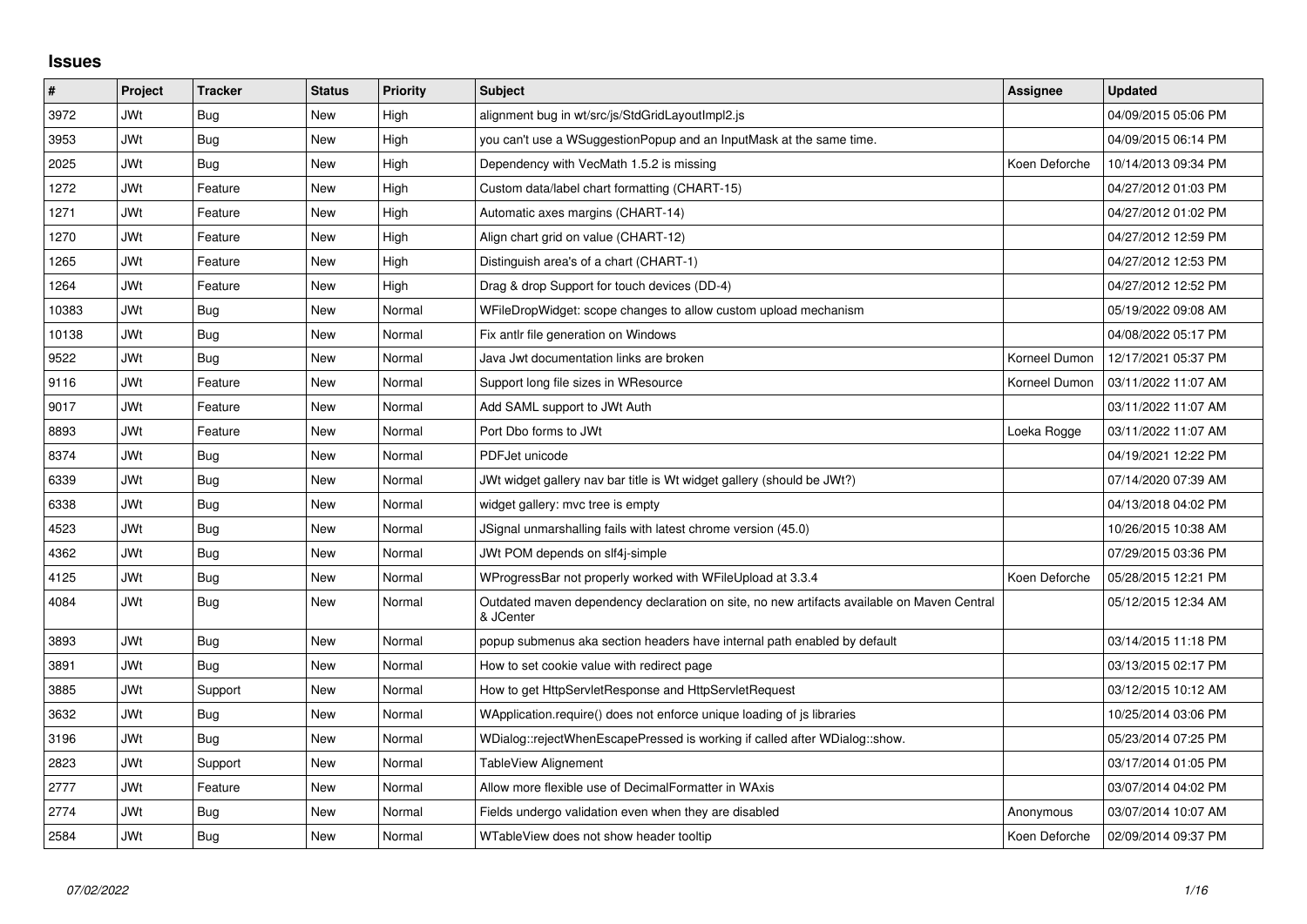| #    | Project    | <b>Tracker</b> | <b>Status</b> | <b>Priority</b> | Subject                                                                                                                               | Assignee              | <b>Updated</b>      |
|------|------------|----------------|---------------|-----------------|---------------------------------------------------------------------------------------------------------------------------------------|-----------------------|---------------------|
| 2583 | JWt        | Feature        | New           | Normal          | WTableView is not refreshed after clear() if create in the constructor and not init - see example<br>(not sure if it is really a bug) |                       | 02/11/2014 12:15 PM |
| 2517 | JWt        | Feature        | <b>New</b>    | Normal          | Add websockets support                                                                                                                | Koen Deforche         | 12/16/2013 03:49 PM |
| 2100 | <b>JWt</b> | Bug            | New           | Normal          | Right-click on 3D chart causes unwanted interaction                                                                                   |                       | 10/14/2013 09:30 PM |
| 1298 | <b>JWt</b> | Support        | <b>New</b>    | Normal          | Hello World Example not working with UTF-8 characters on IE9                                                                          |                       | 10/14/2013 10:42 PM |
| 1263 | <b>JWt</b> | Feature        | New           | Normal          | Event handler for drag-in and drag-out (DD-3)                                                                                         |                       | 04/27/2012 12:52 PM |
| 1181 | <b>JWt</b> | Feature        | New           | Normal          | add animation to dialogs example                                                                                                      |                       | 03/09/2012 06:46 AM |
| 1080 | <b>JWt</b> | Feature        | <b>New</b>    | Normal          | Drag & drop support on touch devices.                                                                                                 |                       | 12/02/2011 03:06 PM |
| 717  | <b>JWt</b> | Feature        | New           | Normal          | add support for plural forms of nouns                                                                                                 |                       | 02/11/2011 12:28 PM |
| 462  | <b>JWt</b> | Bug            | <b>New</b>    | Normal          | WPopupMenu is broken                                                                                                                  | Pieter Libin          | 10/29/2010 02:16 PM |
| 80   | <b>JWt</b> | Feature        | New           | Normal          | add advanced drag drop example                                                                                                        |                       | 08/26/2009 12:06 PM |
| 8804 | <b>JWt</b> | Bug            | New           | Low             | WMenu signal not exposed after unbinding and rebinding the Widget                                                                     | <b>Roel Standaert</b> | 07/14/2021 10:44 AM |
| 9223 | Wt         | Bug            | New           | Immediate       | dropDownButton of SplitButton is in new line if put in layout                                                                         |                       | 12/15/2021 10:02 PM |
| 9174 | Wt         | <b>Bug</b>     | New           | Immediate       | setLayoutSizeAware blocks setOverflow(Auto)                                                                                           |                       | 12/15/2021 10:01 PM |
| 9067 | Wt         | Support        | New           | Immediate       | SetCookie age                                                                                                                         | Koen Deforche         | 09/15/2021 02:19 PM |
| 8264 | Wt         | Bug            | New           | Immediate       | SetLocal changes combobox selection                                                                                                   | Koen Deforche         | 03/24/2021 07:54 AM |
| 6763 | Wt         | Bug            | New           | Immediate       | SetIcon for Wt:: WMenuItem is not working                                                                                             |                       | 11/07/2021 08:10 AM |
| 8576 | Wt         | Support        | New           | Urgent          | wt application using wthttpd that is currently suffering a DDOS attack                                                                |                       | 05/25/2021 10:57 AM |
| 7703 | Wt         | <b>Bug</b>     | New           | Urgent          | Issue with wt-4.4.0 WStackedWidget/Help needed                                                                                        |                       | 09/04/2020 08:24 PM |
| 7579 | Wt         | Bug            | New           | Urgent          | Payal Rest API                                                                                                                        |                       | 05/22/2020 11:50 PM |
| 743  | Wt         | <b>Bug</b>     | <b>New</b>    | Urgent          | add getCenter() to WGoogleMAp                                                                                                         | Koen Deforche         | 03/02/2011 09:14 PM |
| 9689 | Wt         | Bug            | New           | High            | Auth::RegisterWidget not usable on Mobile                                                                                             |                       | 02/01/2022 10:14 AM |
| 9289 | Wt         | Bug            | <b>New</b>    | High            | <b>Partitioned Tables</b>                                                                                                             |                       | 11/04/2021 11:45 PM |
| 8136 | Wt         | <b>Bug</b>     | New           | High            | Session Timeout because of chromes "Throttle Javascript timers in background."                                                        |                       | 02/25/2021 10:08 AM |
| 8051 | Wt         | Bug            | <b>New</b>    | High            | WCartesianChart bad styled pdf print                                                                                                  |                       | 03/10/2021 02:46 PM |
| 7514 | Wt         | <b>Bug</b>     | New           | High            | Interactive charts does not work with progressive bootstrap enabled                                                                   |                       | 04/08/2020 11:42 AM |
| 7314 | Wt         | Support        | New           | High            | Worker-Thread-Warning: "Wt: attachThread(): no thread is holding this application's lock?"                                            |                       | 11/07/2019 12:48 PM |
| 6817 | Wt         | Bug            | New           | High            | [v3][v4]][Dbo] Force the inclusion of file Wt/Dbo/Dbo (or Wt/Dbo/Dbo.h vor v4)                                                        |                       | 06/11/2019 01:16 PM |
| 6219 | Wt         | <b>Bug</b>     | New           | High            | Multiple transient WDialogs                                                                                                           |                       | 12/14/2018 04:48 PM |
| 5914 | Wt         | <b>Bug</b>     | New           | High            | Wt internal error; code: undefined, description: b.find().get().lastChild is null                                                     | Roel Standaert        | 09/18/2017 01:16 PM |
| 5835 | Wt         | <b>Bug</b>     | New           | High            | SHA1 is recommended as a suitable password hashing method                                                                             |                       | 08/11/2017 04:32 PM |
| 5617 | Wt         | Feature        | New           | High            | PostgreSQL notify system                                                                                                              | Koen Deforche         | 03/23/2017 03:06 AM |
| 5473 | Wt         | Support        | New           | High            | performance issues with nested wcontainerwidgets and calling removeWidget for all inner<br>widgets                                    |                       | 01/03/2017 06:07 PM |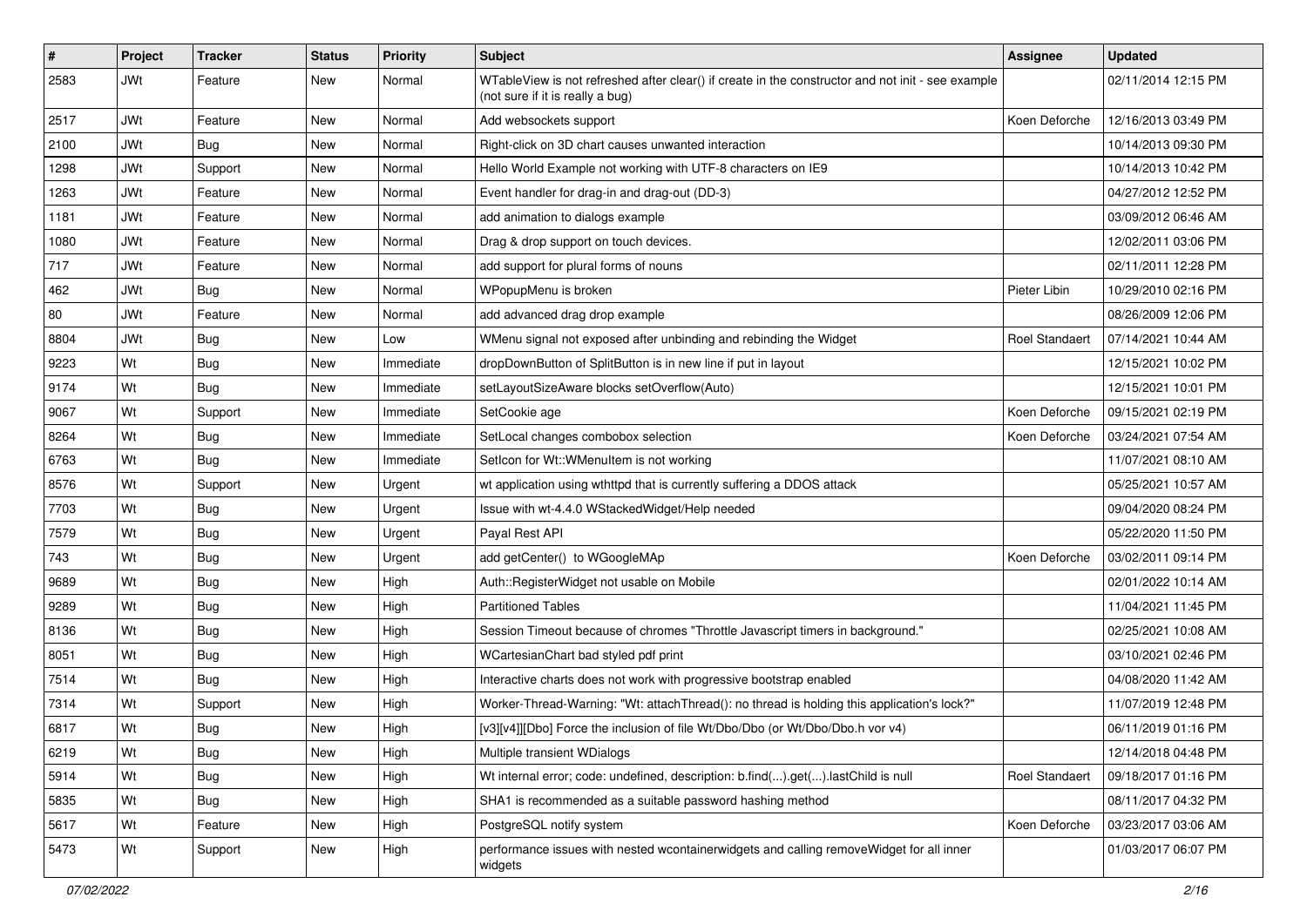| #     | Project | <b>Tracker</b> | <b>Status</b> | <b>Priority</b> | <b>Subject</b>                                                                                                                                                                 | <b>Assignee</b> | <b>Updated</b>      |
|-------|---------|----------------|---------------|-----------------|--------------------------------------------------------------------------------------------------------------------------------------------------------------------------------|-----------------|---------------------|
| 5039  | Wt      | Bug            | <b>New</b>    | High            | bug in WRasterImage-skia.C occurs in 3.3.6 RC 2                                                                                                                                | Wim Dumon       | 07/06/2016 09:33 PM |
| 4900  | Wt      | Support        | <b>New</b>    | High            | VS2010 binaries of 3.3.5                                                                                                                                                       |                 | 05/09/2016 12:58 PM |
| 4841  | Wt      | Support        | <b>New</b>    | High            | Please help I'm badly stuck!                                                                                                                                                   |                 | 04/02/2016 10:57 AM |
| 4654  | Wt      | Feature        | New           | High            | Hide the native browse button from WFileUpload as it seems to become uglier and uglier each<br>year and provide a better looking modern, flexible, customizable control on top |                 | 01/07/2016 02:49 AM |
| 4571  | Wt      | Support        | New           | High            | Handle Key Press Globally                                                                                                                                                      |                 | 11/16/2015 01:47 PM |
| 3930  | Wt      | Bug            | <b>New</b>    | High            | JavaScript in WT                                                                                                                                                               |                 | 04/03/2015 03:11 PM |
| 3660  | Wt      | Feature        | New           | High            | WGLWidget's 'gl' interface sucks when it comes to potability. Please make it comatible with<br>OpenGL ES interface                                                             |                 | 11/13/2014 02:55 PM |
| 2883  | Wt      | Feature        | <b>New</b>    | High            | [WEBSITE] Main Page should show Code & Widget                                                                                                                                  |                 | 03/31/2014 07:10 AM |
| 2882  | Wt      | Feature        | <b>New</b>    | High            | Further Decouple/Isolate Wt's UI (Widget)                                                                                                                                      |                 | 03/31/2014 05:33 AM |
| 2881  | Wt      | Feature        | New           | High            | Provide a Tutorial, starting with Wt Basic Concepts                                                                                                                            |                 | 03/30/2014 05:57 AM |
| 2844  | Wt      | Feature        | <b>New</b>    | High            | [DBO] Further Decoupling of Dbo from Wt                                                                                                                                        |                 | 03/23/2014 06:21 PM |
| 1944  | Wt      | Feature        | New           | High            | Customize WMenu                                                                                                                                                                | Koen Deforche   | 02/24/2014 06:36 PM |
| 1595  | Wt      | Feature        | <b>New</b>    | High            | WTreeView, WTableVew - start drag-n-drop on mouseWentDown                                                                                                                      | Koen Deforche   | 11/30/2012 10:40 AM |
| 668   | Wt      | Feature        | <b>New</b>    | High            | WHTML5Media: volumeChanged(), timeUpdated() signals should take values                                                                                                         | Wim Dumon       | 03/16/2011 08:49 AM |
| 400   | Wt      | Feature        | <b>New</b>    | High            | Loading indicator support for providing an appropriate message.                                                                                                                |                 | 11/12/2010 09:55 AM |
| 10586 | Wt      | Improvements   | <b>New</b>    | Normal          | <b>Revise WPanel</b>                                                                                                                                                           |                 | 07/01/2022 02:23 PM |
| 10566 | Wt      | Improvements   | New           | Normal          | Modernize CMake                                                                                                                                                                |                 | 06/28/2022 04:43 PM |
| 10512 | Wt      | Bug            | New           | Normal          | After the model is reset, elements in WTreeView no longer respect the disabled status of the<br>view                                                                           |                 | 06/21/2022 01:22 PM |
| 10507 | Wt      | <b>Bug</b>     | <b>New</b>    | Normal          | Memory Leaks and Memory Access errors in WT 4.7.2                                                                                                                              |                 | 06/17/2022 01:09 PM |
| 10485 | Wt      | Bug            | <b>New</b>    | Normal          | Cannot build on macos                                                                                                                                                          |                 | 06/13/2022 03:23 PM |
| 10382 | Wt      | Improvements   | <b>New</b>    | Normal          | Allow different upload mechanism for WFileDropWidget                                                                                                                           |                 | 05/19/2022 08:51 AM |
| 10364 | Wt      | Feature        | New           | Normal          | WBootstrap5Theme: re-add support for collapsible WPanel?                                                                                                                       |                 | 05/16/2022 04:28 PM |
| 10356 | Wt      | Bug            | <b>New</b>    | Normal          | The "resizable" property of a WDialog cannot be reset                                                                                                                          |                 | 05/16/2022 01:59 PM |
| 10303 | Wt      | Improvements   | New           | Normal          | WTemplate: support extra args as attributes                                                                                                                                    |                 | 05/06/2022 09:09 PM |
| 10294 | Wt      | <b>Bug</b>     | <b>New</b>    | Normal          | Wt-auth-login using outdated css                                                                                                                                               |                 | 05/04/2022 09:51 PM |
| 10288 | Wt      | Bug            | New           | Normal          | Bootstrap5: widget manually stylized with only "btn" is being appended "btn btn-secondary"                                                                                     |                 | 05/03/2022 11:25 PM |
| 10238 | Wt      | Bug            | New           | Normal          | The tristate checkbox updates its state too late after being clicked                                                                                                           |                 | 04/25/2022 10:20 AM |
| 10211 | Wt      | <b>Bug</b>     | New           | Normal          | The order of states when clicking the tristate checkbox is wrong initially                                                                                                     |                 | 04/20/2022 03:17 PM |
| 10196 | Wt      | <b>Bug</b>     | New           | Normal          | doJavaScript() unexpected behavior                                                                                                                                             |                 | 04/19/2022 04:47 PM |
| 10179 | Wt      | Bug            | New           | Normal          | Bootstrap 5: incorrect style classes set in drop down menus                                                                                                                    |                 | 04/14/2022 09:24 PM |
| 10137 | Wt      | Improvements   | New           | Normal          | Uncaught exceptions in handleRequest crash the application                                                                                                                     |                 | 04/08/2022 11:59 AM |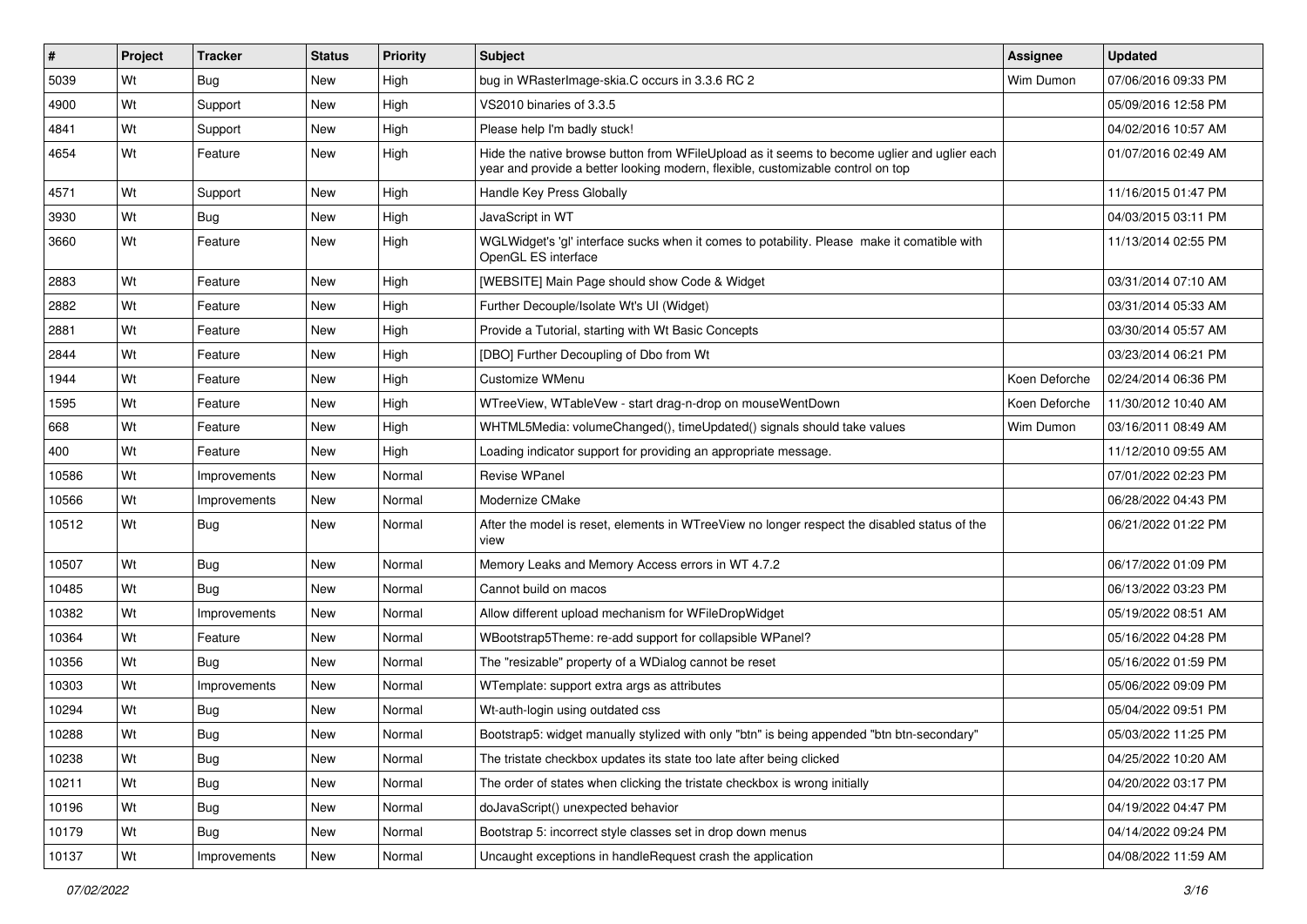| $\sharp$ | Project | <b>Tracker</b> | <b>Status</b> | <b>Priority</b> | <b>Subject</b>                                                                                    | Assignee      | <b>Updated</b>      |
|----------|---------|----------------|---------------|-----------------|---------------------------------------------------------------------------------------------------|---------------|---------------------|
| 10136    | Wt      | Bug            | New           | Normal          | WebRenderer::serveError leaks error details to end user                                           |               | 04/08/2022 11:33 AM |
| 10020    | Wt      | Bug            | <b>New</b>    | Normal          | Questionable setOverflow(Overflow::Hidden) in WStackedWidget (bootstrap5)                         |               | 03/28/2022 02:07 PM |
| 9939     | Wt      | Feature        | New           | Normal          | Consider exposing configuration as an API                                                         |               | 03/16/2022 07:53 AM |
| 9881     | Wt      | Support        | New           | Normal          | Using bootstrap 5                                                                                 |               | 03/07/2022 04:32 PM |
| 9864     | Wt      | Bug            | New           | Normal          | Wt::Signal doesn't properly bind to function object with 4 or more arguments                      |               | 03/04/2022 12:06 PM |
| 9836     | Wt      | Support        | New           | Normal          | WLineEdit font size                                                                               |               | 03/01/2022 10:06 PM |
| 9811     | Wt      | Bug            | New           | Normal          | Run problem                                                                                       |               | 03/07/2022 10:23 PM |
| 9745     | Wt      | Feature        | New           | Normal          | Dbo: LRU prepared statement cache                                                                 |               | 02/14/2022 04:53 PM |
| 9728     | Wt      | Bug            | New           | Normal          | WSuggestionPopup may be truncated by parent widget if the parent has vertical scrollbar           |               | 02/08/2022 02:32 PM |
| 9725     | Wt      | Feature        | <b>New</b>    | Normal          | Add manual multi-threading support                                                                |               | 02/08/2022 11:08 PM |
| 9700     | Wt      | Support        | New           | Normal          | Log Y-Axis on WCartesianChart not displaying expected tick labels                                 |               | 02/04/2022 02:18 PM |
| 9678     | Wt      | Bug            | New           | Normal          | Crash in Wt::Dbo if we clear a collection and add an item.                                        |               | 02/10/2022 10:40 AM |
| 9644     | Wt      | Bug            | New           | Normal          | Chart legend formatting                                                                           |               | 01/24/2022 12:52 PM |
| 9622     | Wt      | Bug            | <b>New</b>    | Normal          | Wrong positioning of the WPopupMenu                                                               |               | 01/17/2022 02:57 PM |
| 9615     | Wt      | Bug            | New           | Normal          | Missing handling of drop event in WAbstractProxyModel and WStandardItemModel                      |               | 01/13/2022 01:48 PM |
| 9589     | Wt      | Bug            | New           | Normal          | Wt does not always show the indicator between the rows if dropping on an item is also<br>allowed. |               | 01/25/2022 03:19 PM |
| 9556     | Wt      | Bug            | <b>New</b>    | Normal          | Cannot hide widgets with bootstrap5 d-* classes                                                   |               | 01/01/2022 09:25 PM |
| 9506     | Wt      | Bug            | New           | Normal          | Cannot move callbacks                                                                             |               | 12/15/2021 06:02 PM |
| 9493     | Wt      | Feature        | <b>New</b>    | Normal          | Make Wt bindable                                                                                  |               | 12/14/2021 09:28 PM |
| 9467     | Wt      | Support        | New           | Normal          | Loading background                                                                                |               | 12/08/2021 03:29 PM |
| 9422     | Wt      | Bug            | <b>New</b>    | Normal          | Probable bug in Chart Axis                                                                        |               | 12/01/2021 02:47 AM |
| 9421     | Wt      | Support        | <b>New</b>    | Normal          | WGoogleMap addlconMarker                                                                          |               | 12/08/2021 03:35 PM |
| 9350     | Wt      | Improvements   | New           | Normal          | Allow for customization of Bootstrap 5 theme                                                      |               | 03/10/2022 03:22 PM |
| 9343     | Wt      | Improvements   | New           | Normal          | (How to) Add switch widget to Wt                                                                  |               | 11/16/2021 02:57 PM |
| 9295     | Wt      | Bug            | New           | Normal          | Wt::WMenuItem SetIcon not working                                                                 |               | 11/30/2021 11:27 AM |
| 9284     | Wt      | Bug            | New           | Normal          | WTableView does not layout correctly when inside a WTabWidget                                     |               | 03/09/2022 03:49 PM |
| 9265     | Wt      | Bug            | New           | Normal          | WBorderLayout documentation error                                                                 |               | 03/10/2022 03:23 PM |
| 9252     | Wt      | Bug            | <b>New</b>    | Normal          | Deprecated message in FontSupportPang.C build                                                     | Koen Deforche | 10/24/2021 05:57 PM |
| 9241     | Wt      | Improvements   | New           | Normal          | Support multiple Reply-To addresses inside Wt::Mail::Message                                      |               | 10/20/2021 04:38 PM |
| 9207     | Wt      | Improvements   | <b>New</b>    | Normal          | Follow up on Bootstrap 5 theme                                                                    |               | 03/10/2022 03:25 PM |
| 9115     | Wt      | Improvements   | <b>New</b>    | Normal          | Set the version in WBootstrapTheme C'tor                                                          |               | 10/11/2021 06:09 PM |
| 9107     | Wt      | Improvements   | New           | Normal          | New overloaded C'tor for Wt::Auth::PasswordVerifier                                               |               | 09/27/2021 06:23 PM |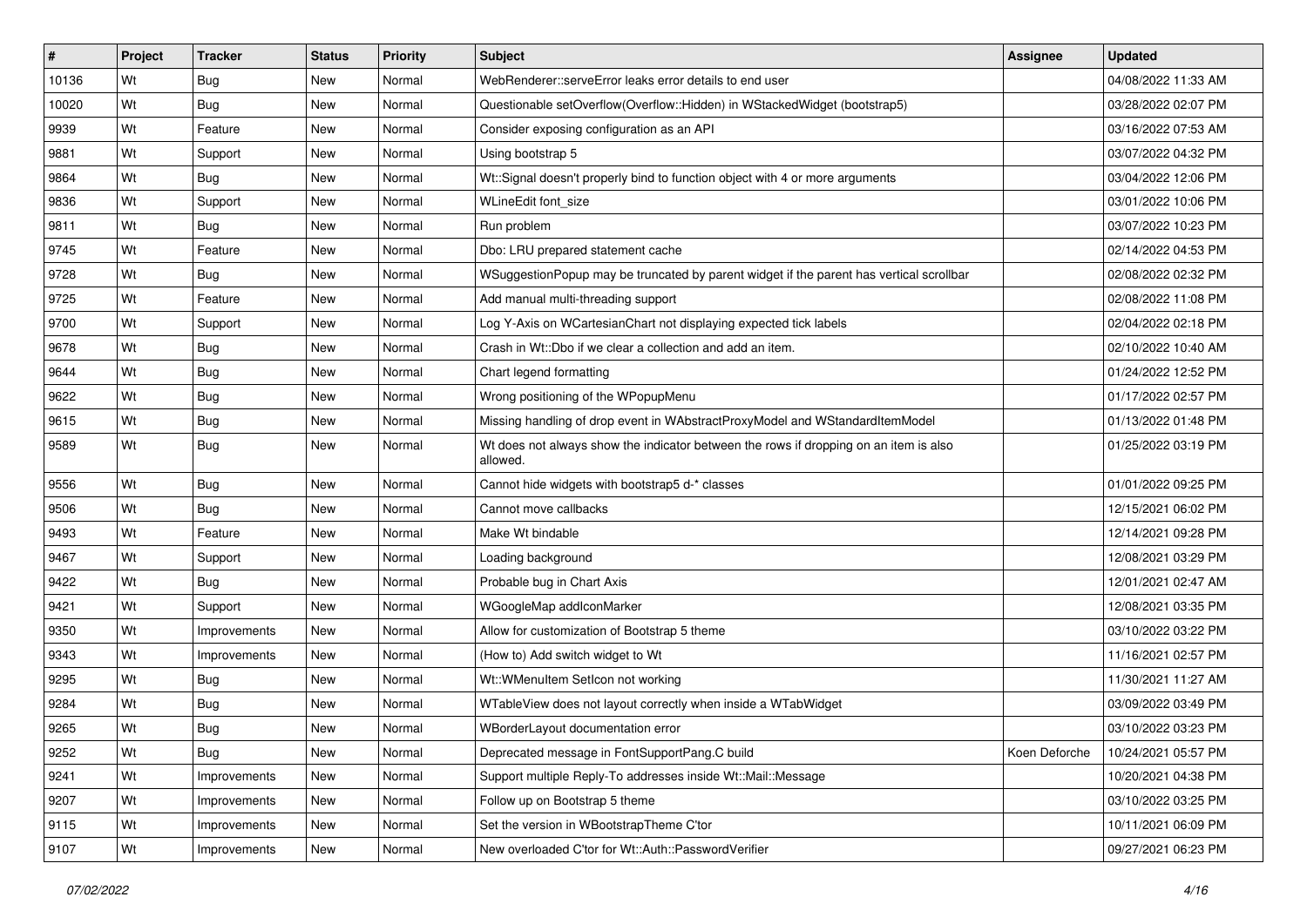| $\vert$ # | Project | <b>Tracker</b> | <b>Status</b> | <b>Priority</b> | <b>Subject</b>                                                                                    | Assignee                 | <b>Updated</b>      |
|-----------|---------|----------------|---------------|-----------------|---------------------------------------------------------------------------------------------------|--------------------------|---------------------|
| 9088      | Wt      | Bug            | New           | Normal          | Http::Message copy assignment missing                                                             |                          | 09/22/2021 11:10 AM |
| 9078      | Wt      | <b>Bug</b>     | <b>New</b>    | Normal          | MySql backend c'tor dbhost parameter is passed by value instead of reference.                     |                          | 09/20/2021 06:36 PM |
| 9063      | Wt      | Feature        | New           | Normal          | ClickHouse DBO Backend                                                                            |                          | 09/14/2021 12:29 PM |
| 9055      | Wt      | Bug            | New           | Normal          | DB2 support                                                                                       |                          | 09/09/2021 04:43 PM |
| 9046      | Wt      | Improvements   | <b>New</b>    | Normal          | WServer::post() and strand                                                                        |                          | 09/08/2021 01:52 AM |
| 9039      | Wt      | <b>Bug</b>     | New           | Normal          | Wt::WDateTime::toLocalDateTime not working                                                        |                          | 09/17/2021 12:13 PM |
| 8781      | Wt      | Improvements   | <b>New</b>    | Normal          | Document that the unload event is not guaranteed                                                  |                          | 03/10/2022 03:25 PM |
| 8757      | Wt      | Improvements   | New           | Normal          | Setting position of WDialog                                                                       |                          | 07/01/2021 10:02 AM |
| 8732      | Wt      | Support        | <b>New</b>    | Normal          | Continuous Plotting of Live data on WCartesianChart                                               | Korneel Dumon            | 07/06/2021 05:38 PM |
| 8730      | Wt      | Bug            | New           | Normal          | Unexpected "order by (SELECT NULL)" when setting a limit                                          |                          | 07/08/2021 01:18 PM |
| 8718      | Wt      | Support        | New           | Normal          | About Wt.WT.updateDelay                                                                           |                          | 07/06/2021 05:18 PM |
| 8714      | Wt      | Bug            | New           | Normal          | Security bug: WAnchor should set rel="noopener" when opening a link that opens in a new<br>window |                          | 06/20/2021 07:36 PM |
| 8711      | Wt      | Support        | New           | Normal          | Loading Y-axis values on moving Live 2D graph using WCartesianChart                               |                          | 06/18/2021 05:15 PM |
| 8707      | Wt      | Support        | <b>New</b>    | Normal          | How to upload a file with javascript?                                                             |                          | 08/21/2021 11:14 PM |
| 8660      | Wt      | Improvements   | New           | Normal          | Make redirect the default OAuth method?                                                           |                          | 03/10/2022 03:26 PM |
| 8630      | Wt      | Feature        | New           | Normal          | Update DB                                                                                         |                          | 06/03/2021 11:09 AM |
| 8629      | Wt      | Improvements   | <b>New</b>    | Normal          | Change JavaScript minifier                                                                        |                          | 06/03/2021 10:25 AM |
| 8620      | Wt      | Feature        | New           | Normal          | Consider improvements to the API to prevent bugs like issue #7669                                 |                          | 06/02/2021 09:43 PM |
| 8608      | Wt      | Support        | <b>New</b>    | Normal          | Wt::Dbo: how to avoid creation of prepared statements?                                            |                          | 06/01/2021 12:42 PM |
| 8603      | Wt      | Support        | New           | Normal          | WTreeTable as widget does not render correctly                                                    | <b>Dimitrios Sideris</b> | 05/29/2021 03:26 PM |
| 8602      | Wt      | Bug            | <b>New</b>    | Normal          | No changed() signal when toggling a check box programmatically                                    |                          | 03/10/2022 03:27 PM |
| 8544      | Wt      | <b>Bug</b>     | New           | Normal          | WFileUpload : uploaded signal never called                                                        |                          | 05/21/2021 10:43 AM |
| 8526      | Wt      | Support        | New           | Normal          | Widget example code for Constellation plot                                                        |                          | 05/19/2021 10:20 AM |
| 8508      | Wt      | Feature        | New           | Normal          | Use C++20's time zone support in std::chrono by default if supported.                             | ruben kindt              | 09/03/2021 03:51 PM |
| 8458      | Wt      | Feature        | New           | Normal          | WKeyEvent don't give access to JavaScriptEvent jsEvent_on wt4                                     |                          | 05/21/2021 11:24 AM |
| 8434      | Wt      | Support        | New           | Normal          | The best IDE and compiler C++ for Wt development on Ubuntu                                        |                          | 05/03/2021 11:37 AM |
| 8416      | Wt      | Bug            | New           | Normal          | Wt crashes in ~Configuration                                                                      |                          | 04/28/2021 03:25 PM |
| 8332      | Wt      | Bug            | New           | Normal          | Cannot compile wt 4.5.0 on raspbian                                                               |                          | 04/12/2021 08:07 PM |
| 8321      | Wt      | Feature        | New           | Normal          | Consider WResource::setChanged enhancement to invalidate stale WResource links                    |                          | 04/08/2021 05:37 PM |
| 8295      | Wt      | Feature        | <b>New</b>    | Normal          | Improve handling of WStringListModel methods insertString and addString                           |                          | 03/31/2021 12:17 AM |
| 8287      | Wt      | Feature        | New           | Normal          | Support Listening on UNIX Socket for HTTP Server.                                                 |                          | 03/27/2021 11:21 PM |
| 8278      | Wt      | Support        | New           | Normal          | Invisible widget                                                                                  |                          | 03/31/2021 12:50 PM |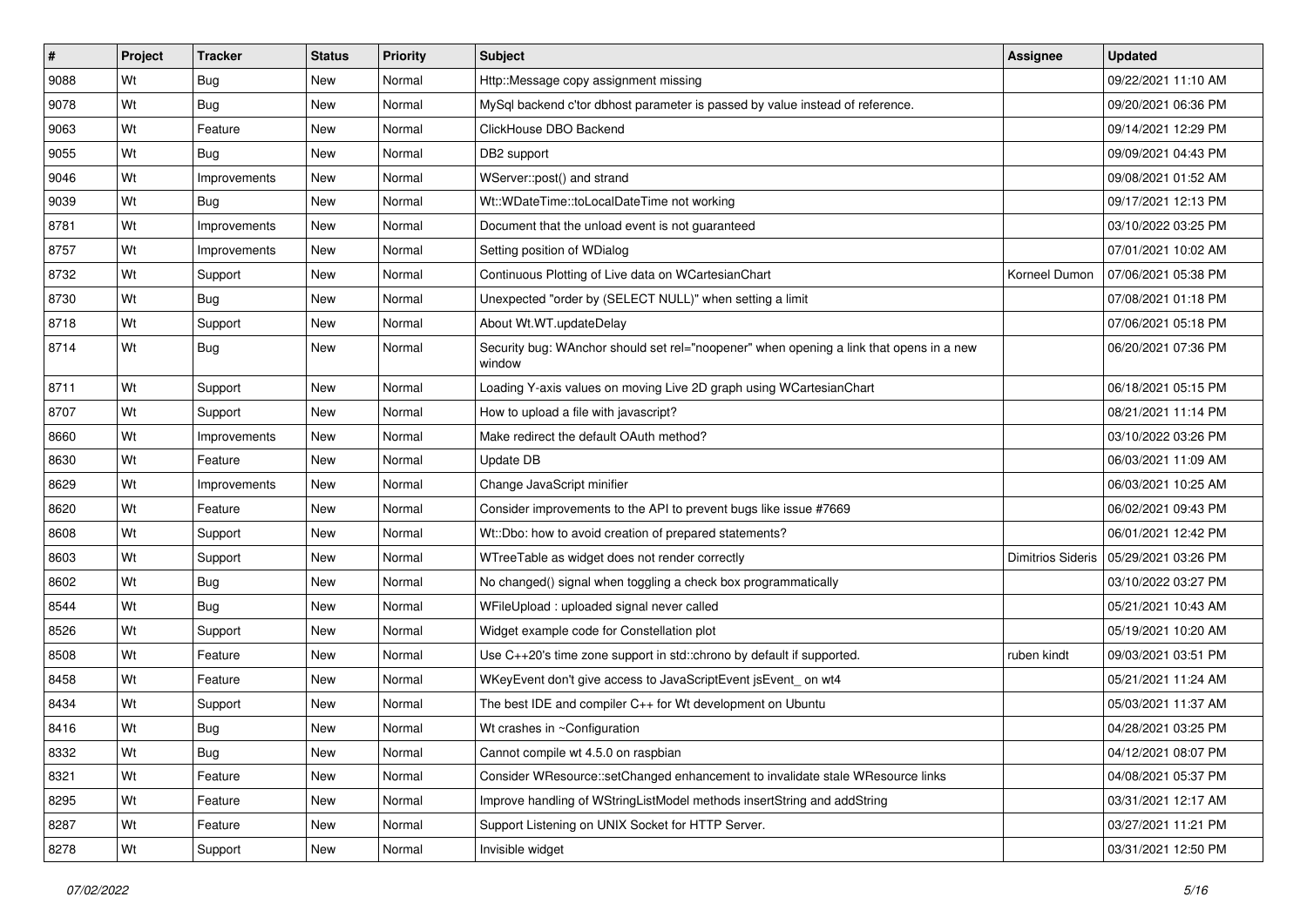| #    | Project | <b>Tracker</b> | <b>Status</b> | <b>Priority</b> | <b>Subject</b>                                                                                                                    | Assignee      | <b>Updated</b>      |
|------|---------|----------------|---------------|-----------------|-----------------------------------------------------------------------------------------------------------------------------------|---------------|---------------------|
| 8213 | Wt      | Bug            | New           | Normal          | The result of the function WTreeView::scrollTo is wrong if any parent of the element is<br>collapsed.                             |               | 03/17/2021 03:38 PM |
| 8201 | Wt      | Bug            | New           | Normal          | Buy Here Pay Here Dealership We Can Help Auto Chicago                                                                             |               | 03/12/2021 09:00 PM |
| 8200 | Wt      | Support        | <b>New</b>    | Normal          | Question: WText inline image without UnsafeXHTML?                                                                                 |               | 03/25/2021 12:14 PM |
| 8193 | Wt      | <b>Bug</b>     | <b>New</b>    | Normal          | WTableView headers layout broken without JS                                                                                       |               | 03/11/2021 10:21 AM |
| 8158 | Wt      | Support        | New           | Normal          | WT application initialization in HTML file                                                                                        |               | 03/02/2021 05:48 AM |
| 8157 | Wt      | Bug            | New           | Normal          | Message box initiated in embedded widget can't show icon                                                                          |               | 02/27/2021 06:37 AM |
| 8156 | Wt      | Bug            | <b>New</b>    | Normal          | X-Frame-Option=SAMEORIGIN doesn't let my application be visualized inside iframe                                                  |               | 10/20/2021 11:36 AM |
| 8151 | Wt      | Support        | New           | Normal          | <b>XMLHttpRequest error</b>                                                                                                       |               | 03/02/2021 09:06 AM |
| 8108 | Wt      | Support        | <b>New</b>    | Normal          | Embedded widget                                                                                                                   |               | 02/26/2021 05:26 AM |
| 8093 | Wt      | Bug            | New           | Normal          | WCartesianChart portrait size do not show the bottom axis.                                                                        |               | 02/18/2021 10:22 AM |
| 8005 | Wt      | Feature        | <b>New</b>    | Normal          | Custom Query in DBO                                                                                                               | Korneel Dumon | 01/28/2021 10:18 AM |
| 8002 | Wt      | Bug            | <b>New</b>    | Normal          | WServer shutting down when setting breakpoint in XCode                                                                            |               | 01/28/2021 08:26 AM |
| 8000 | Wt      | Feature        | New           | Normal          | Use XML parser for WTemplate rendering instead of simple text subsitution                                                         |               | 02/04/2021 05:32 PM |
| 7992 | Wt      | Feature        | <b>New</b>    | Normal          | Ability to get/set image encoding or implementation dependent properties for WRasterImage?                                        |               | 01/20/2021 03:54 PM |
| 7986 | Wt      | Feature        | New           | Normal          | Consider optimizing updates by only changing changed form values?                                                                 | ruben kindt   | 09/14/2021 09:45 AM |
| 7976 | Wt      | Support        | <b>New</b>    | Normal          | WAbstractItemView and Drag and Drop                                                                                               |               | 01/19/2021 11:52 AM |
| 7974 | Wt      | Bug            | <b>New</b>    | Normal          | WPopupMenu gets cut off at layout-boundaries/scrollbars                                                                           |               | 01/24/2022 03:37 PM |
| 7970 | Wt      | <b>Bug</b>     | New           | Normal          | wthttp server may terminate after uncaught exception                                                                              |               | 01/11/2021 08:43 PM |
| 7958 | Wt      | Bug            | New           | Normal          | When progressive bootstrap is enabled, setting a WContainerWidget's tag name to "form"<br>causes it to be skipped in the DOM tree |               | 01/06/2021 02:19 PM |
| 7943 | Wt      | Feature        | New           | Normal          | std::string_view support                                                                                                          |               | 09/14/2021 12:43 PM |
| 7917 | Wt      | Bug            | <b>New</b>    | Normal          | Wt internal error; code:undefined, description: Cannot read property 'ClassName' of null                                          |               | 12/15/2020 02:23 PM |
| 7915 | Wt      | <b>Bug</b>     | New           | Normal          | memory leak in WCartesianChart (wt3.7.0)                                                                                          |               | 12/15/2020 03:14 PM |
| 7903 | Wt      | Bug            | <b>New</b>    | Normal          | Drag and drop between two views can throw.                                                                                        |               | 12/08/2020 08:23 AM |
| 7897 | Wt      | Bug            | <b>New</b>    | Normal          | Log axis scale maps value 0 to minimum of axis                                                                                    |               | 12/07/2020 01:21 PM |
| 7894 | Wt      | Feature        | New           | Normal          | Add more HTML5 input types                                                                                                        |               | 12/07/2020 01:32 PM |
| 7890 | Wt      | Support        | New           | Normal          | WTreeView and Drag and Drop                                                                                                       |               | 12/04/2020 11:12 AM |
| 7888 | Wt      | Bug            | New           | Normal          | WStringListModel::setItemData works not correct                                                                                   |               | 12/03/2020 03:26 PM |
| 7881 | Wt      | Bug            | New           | Normal          | Modal dialog, which should be inaccessible in parallel, is getting nested                                                         |               | 01/05/2021 05:58 PM |
| 7871 | Wt      | Bug            | <b>New</b>    | Normal          | stuck "Loading" indication                                                                                                        |               | 11/24/2020 10:38 PM |
| 7856 | Wt      | <b>Bug</b>     | New           | Normal          | Native WSIider not working on progressive bootstrap                                                                               |               | 11/13/2020 10:34 AM |
| 7810 | Wt      | <b>Bug</b>     | New           | Normal          | measureText() not accurate                                                                                                        |               | 10/31/2020 07:09 PM |
| 7800 | Wt      | <b>Bug</b>     | New           | Normal          | WCartesianChart renders barseries over axis                                                                                       |               | 12/03/2020 02:59 PM |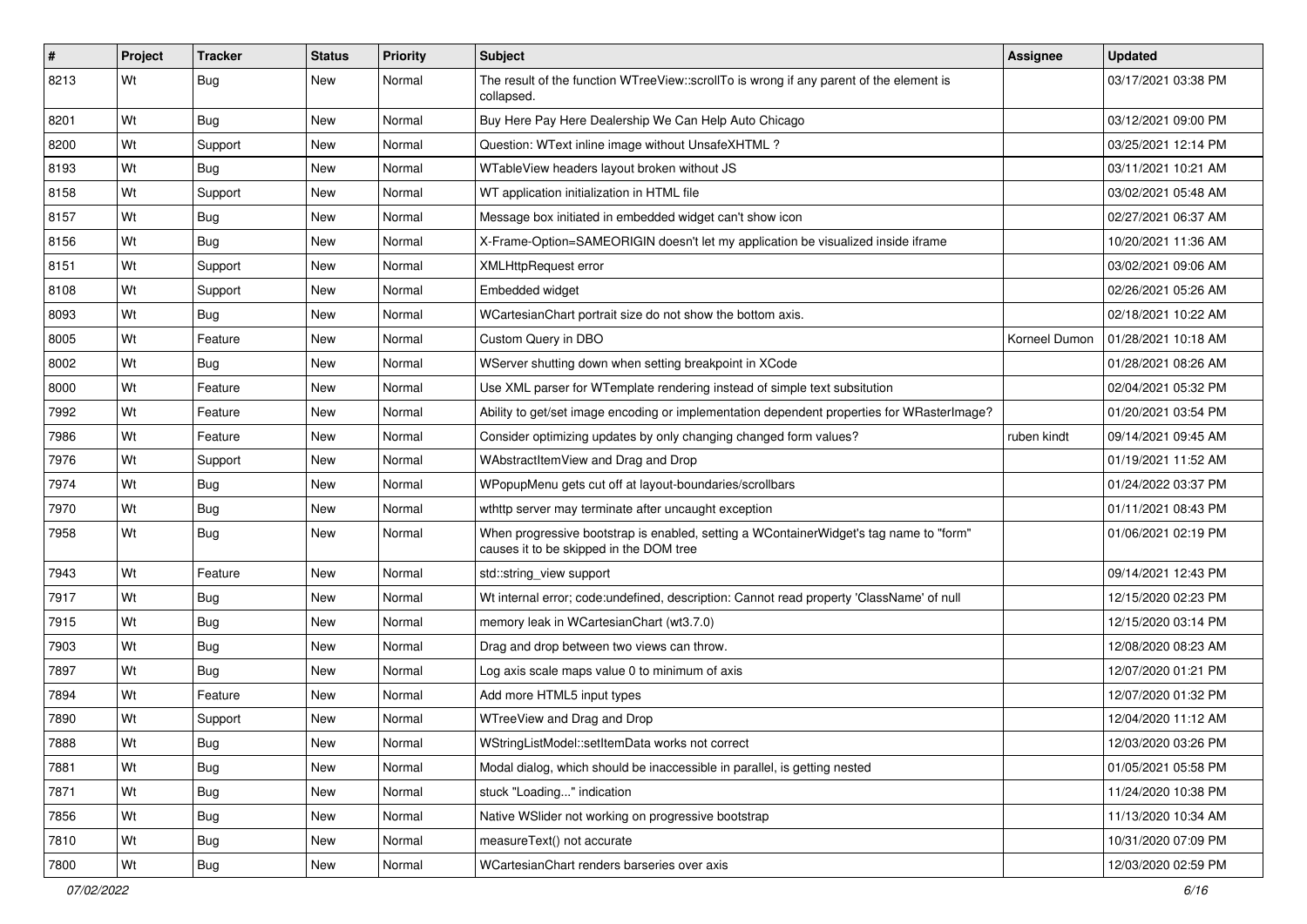| $\vert$ # | Project | <b>Tracker</b> | <b>Status</b> | Priority | <b>Subject</b>                                                                                                                                       | <b>Assignee</b> | <b>Updated</b>      |
|-----------|---------|----------------|---------------|----------|------------------------------------------------------------------------------------------------------------------------------------------------------|-----------------|---------------------|
| 7794      | Wt      | <b>Bug</b>     | New           | Normal   | WProgressBar can generate invalid HTML code.                                                                                                         |                 | 10/22/2020 03:21 PM |
| 7790      | Wt      | Bug            | New           | Normal   | WidentityProxyModel does not forward a call of sort method to the source model.                                                                      |                 | 10/20/2020 04:11 PM |
| 7788      | Wt      | Bug            | New           | Normal   | Signal with big string does not trigger the fallback function                                                                                        |                 | 10/30/2020 09:52 AM |
| 7787      | Wt      | <b>Bug</b>     | New           | Normal   | WContainer setLayout calls overriden clear()                                                                                                         |                 | 10/17/2020 05:14 PM |
| 7786      | Wt      | Feature        | New           | Normal   | WStandardItemModel::insertRow returns void instead of WStandardItem*                                                                                 |                 | 10/21/2020 12:44 PM |
| 7785      | Wt      | Feature        | New           | Normal   | "key" property support                                                                                                                               |                 | 10/16/2020 04:31 PM |
| 7769      | Wt      | Bug            | New           | Normal   | Mandelbrot example not working on Ubuntu                                                                                                             |                 | 10/28/2020 04:42 PM |
| 7757      | Wt      | Support        | New           | Normal   | WebSession [error] "Wt: fatal error: Script id mismatch"                                                                                             |                 | 10/09/2020 08:59 AM |
| 7756      | Wt      | Bug            | New           | Normal   | WLayout with JavaScript implementaion does not receive size change event if the trigger was<br>WTextArea.                                            |                 | 10/20/2020 03:41 PM |
| 7748      | Wt      | Bug            | New           | Normal   | WStringListModel does not support restoring of raw indexes.                                                                                          |                 | 10/06/2020 02:47 PM |
| 7740      | Wt      | Support        | <b>New</b>    | Normal   | setValueStyleClass has no visual effect                                                                                                              | Korneel Dumon   | 04/13/2021 12:16 PM |
| 7710      | Wt      | Support        | <b>New</b>    | Normal   | Continuations and WResource lifespan                                                                                                                 |                 | 09/11/2020 11:09 AM |
| 7709      | Wt      | Feature        | New           | Normal   | <b>Add Cursors</b>                                                                                                                                   |                 | 09/08/2020 02:43 PM |
| 7645      | Wt      | Bug            | New           | Normal   | Inconsistencies with anchor text selection and inclusion in tab chain                                                                                |                 | 03/10/2022 03:28 PM |
| 7602      | Wt      | Feature        | New           | Normal   | Add support for Dbo backend SQLite encryption using SQLCipher                                                                                        |                 | 11/04/2020 04:12 PM |
| 7598      | Wt      | Feature        | <b>New</b>    | Normal   | Consider providing independent weakSessionIds to identify private WResource URLs                                                                     |                 | 06/02/2021 09:45 PM |
| 7593      | Wt      | Support        | <b>New</b>    | Normal   | ERR_NETWORK_CHANGED error                                                                                                                            |                 | 06/04/2020 10:04 AM |
| 7581      | Wt      | Feature        | New           | Normal   | isapi mode and internal path                                                                                                                         |                 | 05/25/2020 12:46 PM |
| 7516      | Wt      | Bug            | New           | Normal   | Calling WMenu::select(nullptr) from internalPathChanged event handler ends with SIGSEGV<br>(endless recursion)                                       |                 | 04/08/2020 06:02 PM |
| 7512      | Wt      | Bug            | New           | Normal   | Auth Widget is leaking information about existing users                                                                                              |                 | 04/07/2020 02:52 PM |
| 7503      | Wt      | Feature        | New           | Normal   | Support for Forwarded header when determining client address.                                                                                        |                 | 03/24/2020 05:09 PM |
| 7481      | Wt      | Bug            | New           | Normal   | Having a long running command with a processEvents() call in it together with a timer can<br>result in clicked events being processed too many times |                 | 03/05/2020 11:25 AM |
| 7479      | Wt      | Bug            | New           | Normal   | WResource Multipart Request - Error parsing CGI request                                                                                              |                 | 03/04/2020 06:19 PM |
| 7478      | Wt      | Bug            | New           | Normal   | Editing column in wtableview                                                                                                                         |                 | 02/28/2020 10:04 PM |
| 7477      | Wt      | Bug            | New           | Normal   | Wt Axis zoomRangeChanged won't fire when adding/removing a series                                                                                    |                 | 02/27/2020 11:32 AM |
| 7465      | Wt      | Feature        | New           | Normal   | HTTP status code: 429 Too Many Requests (RFC 6585)                                                                                                   |                 | 03/03/2020 07:29 PM |
| 7464      | Wt      | Support        | New           | Normal   | Apache2 mod fcgid internal path                                                                                                                      |                 | 02/24/2020 02:39 PM |
| 7454      | Wt      | Support        | New           | Normal   | Popup in layout-based design                                                                                                                         |                 | 04/01/2020 11:30 AM |
| 7450      | Wt      | Feature        | New           | Normal   | Allow for the filesystem implementation to be switched to std::filesystem                                                                            |                 | 02/10/2020 02:19 PM |
| 7440      | Wt      | Bug            | New           | Normal   | WTimer results in excessive browser CPU and memory usage when connection is lost                                                                     |                 | 02/05/2020 09:57 AM |
| 7426      | Wt      | Support        | New           | Normal   | Wt::Response::createContinuation() with streaming                                                                                                    |                 | 02/04/2020 06:38 PM |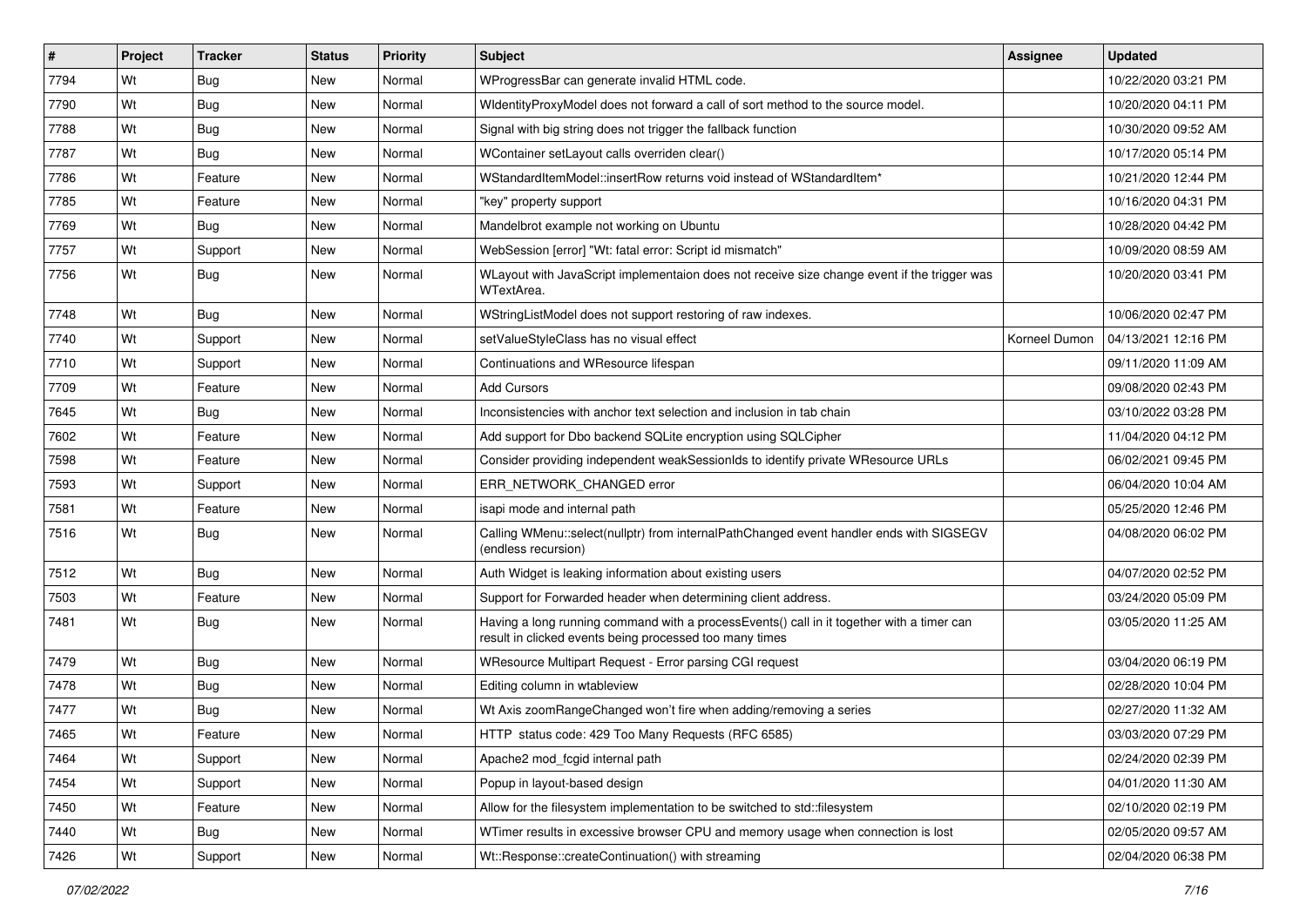| #    | Project | <b>Tracker</b> | <b>Status</b> | <b>Priority</b> | <b>Subject</b>                                                                        | Assignee              | <b>Updated</b>      |
|------|---------|----------------|---------------|-----------------|---------------------------------------------------------------------------------------|-----------------------|---------------------|
| 7424 | Wt      | <b>Bug</b>     | New           | Normal          | WContainerWidget::setContentAlignment() has no effect when item is hidden             |                       | 01/27/2020 10:24 AM |
| 7401 | Wt      | Bug            | New           | Normal          | removal of ' <meta content="noindex, nofollow" name="robots"/> '                      |                       | 01/16/2020 05:27 PM |
| 7396 | Wt      | Bug            | New           | Normal          | WTreeView not working when hidden during construction                                 |                       | 01/30/2020 05:13 PM |
| 7385 | Wt      | Feature        | <b>New</b>    | Normal          | More Dynamic Paths                                                                    |                       | 01/06/2020 05:17 PM |
| 7373 | Wt      | Support        | New           | Normal          | SEH Exception on Wt:DBO rollback                                                      |                       | 01/08/2020 10:31 AM |
| 7367 | Wt      | <b>Bug</b>     | New           | Normal          | Validators: delay validation until user has entered something                         |                       | 12/12/2019 03:48 PM |
| 7349 | Wt      | Feature        | New           | Normal          | Add WebGL 2.0 support (Equivalent to OpenGL ES 3) to WGLWidget                        |                       | 12/05/2019 04:52 PM |
| 7292 | Wt      | <b>Bug</b>     | New           | Normal          | Refresh token and access type                                                         |                       | 10/28/2019 06:44 PM |
| 7281 | Wt      | Bug            | New           | Normal          | WFileUpload keeps previously applied styling when enableAjax() is called              |                       | 10/14/2019 01:36 PM |
| 7278 | Wt      | Feature        | <b>New</b>    | Normal          | WFileUpload get selected file(s)                                                      |                       | 10/15/2019 11:10 AM |
| 7196 | Wt      | <b>Bug</b>     | New           | Normal          | Pango 1.44 deprecation warnings                                                       |                       | 08/14/2019 12:30 PM |
| 7168 | Wt      | Feature        | <b>New</b>    | Normal          | Access to authorization token                                                         |                       | 08/04/2019 09:00 PM |
| 7144 | Wt      | Bug            | <b>New</b>    | Normal          | WTreeNode: Wether child-node is selectable depends on parent-node                     |                       | 07/18/2019 01:42 PM |
| 7142 | Wt      | Support        | New           | Normal          | WStringListModel updated in slot does not work as expected                            |                       | 07/18/2019 09:53 AM |
| 7040 | Wt      | Bug            | New           | Normal          | Generated javascript can execute out-of-sequence due to a timing issue with require() |                       | 05/12/2019 05:29 PM |
| 7035 | Wt      | <b>Bug</b>     | New           | Normal          | Wt.js can generate requests that exceed server defaults                               |                       | 05/03/2019 05:27 PM |
| 7020 | Wt      | Bug            | <b>New</b>    | Normal          | Wt progress bar disable style                                                         |                       | 08/05/2019 12:46 PM |
| 7010 | Wt      | Support        | <b>New</b>    | Normal          | WTreeView                                                                             |                       | 04/22/2019 09:46 AM |
| 7009 | Wt      | Bug            | New           | Normal          | WPopupMenu destruction when inside a WMenuItem                                        |                       | 01/08/2021 01:06 PM |
| 6887 | Wt      | Bug            | New           | Normal          | WVideo on iphone inconsistencies                                                      |                       | 02/08/2019 10:09 AM |
| 6762 | Wt      | <b>Bug</b>     | New           | Normal          | Unicode in mail attachement file name                                                 |                       | 11/26/2018 01:00 PM |
| 6752 | Wt      | Bug            | <b>New</b>    | Normal          | Wt::WString::trn override issue                                                       |                       | 11/17/2018 03:39 PM |
| 6749 | Wt      | Bug            | <b>New</b>    | Normal          | WebController sessionCount mutex missing?                                             |                       | 11/16/2018 12:55 PM |
| 6731 | Wt      | Feature        | New           | Normal          | Wt online demo: Drag drop is not working using touch.                                 |                       | 11/14/2018 03:45 AM |
| 6722 | Wt      | Bug            | New           | Normal          | high number of bar charts failure                                                     | <b>Roel Standaert</b> | 11/12/2018 05:10 PM |
| 6682 | Wt      | Support        | <b>New</b>    | Normal          | Does Wt tabwidget support icon on the tab?                                            |                       | 10/28/2018 04:37 AM |
| 6674 | Wt      | <b>Bug</b>     | New           | Normal          | WFileDropWidget_worker.min.js but no WFileDropWidget_worker.js                        |                       | 10/22/2018 09:28 PM |
| 6657 | Wt      | <b>Bug</b>     | New           | Normal          | Cannot destroy WPopupWidget when it's hidden without invoking undefined behaviour     |                       | 12/14/2018 04:43 PM |
| 6635 | Wt      | Bug            | New           | Normal          | WT DBO Segmentation Fault with natural keys                                           |                       | 09/25/2018 04:33 PM |
| 6623 | Wt      | Feature        | New           | Normal          | Support ES6 moudle javascript                                                         |                       | 11/13/2020 05:02 PM |
| 6584 | Wt      | Feature        | New           | Normal          | Make X-Frame-Options a configuration option                                           |                       | 12/15/2020 03:15 PM |
| 6579 | Wt      | Feature        | New           | Normal          | Keep-alive time just for first signal                                                 |                       | 09/03/2018 03:01 PM |
| 6533 | Wt      | Bug            | New           | Normal          | wt port in vcpkg                                                                      |                       | 08/14/2018 10:36 AM |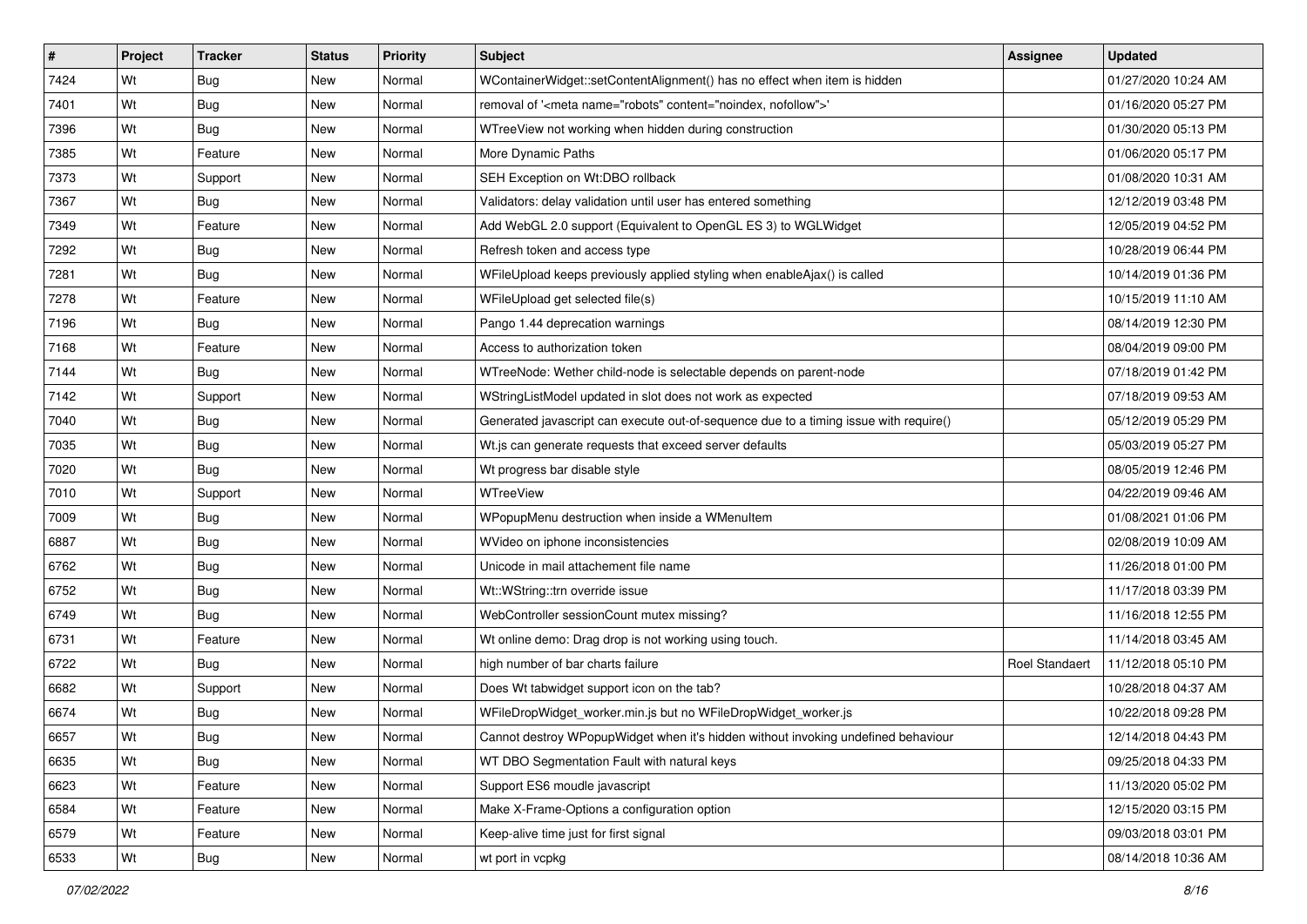| #    | Project | <b>Tracker</b> | <b>Status</b> | <b>Priority</b> | <b>Subject</b>                                                                                                    | Assignee       | <b>Updated</b>      |
|------|---------|----------------|---------------|-----------------|-------------------------------------------------------------------------------------------------------------------|----------------|---------------------|
| 6487 | Wt      | Bug            | New           | Normal          | WTree not interactive without JavaScript (works in 3.3.10)                                                        |                | 12/14/2018 04:45 PM |
| 6443 | Wt      | Feature        | <b>New</b>    | Normal          | JWT token support                                                                                                 |                | 06/12/2018 11:29 AM |
| 6434 | Wt      | <b>Bug</b>     | New           | Normal          | WIntValidator: inputFilter does not accept decimal separator                                                      |                | 06/05/2018 10:19 AM |
| 6405 | Wt      | <b>Bug</b>     | New           | Normal          | Signal not exposed                                                                                                |                | 05/28/2018 12:30 PM |
| 6348 | Wt      | Support        | New           | Normal          | Wt::WFileUpload::setDisplayWidget                                                                                 | Korneel Dumon  | 05/02/2018 05:37 PM |
| 6347 | Wt      | Bug            | New           | Normal          | Layout Direction issue                                                                                            |                | 12/14/2018 04:47 PM |
| 6332 | Wt      | Bug            | <b>New</b>    | Normal          | Documentation for Wt::Signals and Wt::Signals::connection missing in Wt 4                                         |                | 04/12/2018 10:45 AM |
| 6327 | Wt      | <b>Bug</b>     | New           | Normal          | tr function in WTemplate requires browser refresh after locale change                                             |                | 04/09/2018 03:35 PM |
| 6296 | Wt      | Bug            | <b>New</b>    | Normal          | WPanel children overflow border                                                                                   |                | 12/14/2018 04:39 PM |
| 6292 | Wt      | Feature        | <b>New</b>    | Normal          | WBorderLayout suggestion: additional widgets for NE, NW, SE, SW                                                   |                | 03/14/2018 11:31 PM |
| 6265 | Wt      | Support        | New           | Normal          | Is it possible to use a specific HTTP Status code as a result of an application logic error?                      |                | 03/05/2018 11:32 AM |
| 6235 | Wt      | Bug            | New           | Normal          | Wt4.0.2: In certain case, removeFromParent() is not working.                                                      |                | 05/02/2018 11:57 AM |
| 6234 | Wt      | Bug            | New           | Normal          | Wt4.0.2: Documentation on WContainerWidget::setLayout() is outdated.                                              |                | 02/15/2018 09:09 AM |
| 6225 | Wt      | Feature        | <b>New</b>    | Normal          | Change license to include GPLv3                                                                                   |                | 02/04/2018 12:12 PM |
| 6221 | Wt      | Feature        | New           | Normal          | Dbo: create indexes                                                                                               |                | 01/30/2018 07:59 PM |
| 6213 | Wt      | <b>Bug</b>     | New           | Normal          | bootstrap progress-bar does not update correctly                                                                  | Roel Standaert | 01/22/2018 12:48 PM |
| 6203 | Wt      | Support        | New           | Normal          | Using custom WProgressBar with WMediaPlayer                                                                       |                | 01/14/2018 12:16 PM |
| 6196 | Wt      | <b>Bug</b>     | New           | Normal          | Wt::WAbstractArea::id() is not returning the ID used in HTML                                                      |                | 01/08/2018 12:25 PM |
| 6195 | Wt      | Feature        | New           | Normal          | Boost::Beast HTTP/S and WebSockets library                                                                        |                | 12/14/2018 04:50 PM |
| 6193 | Wt      | Feature        | <b>New</b>    | Normal          | Disable lightening non-selected curve color                                                                       |                | 12/21/2017 03:16 AM |
| 6189 | Wt      | <b>Bug</b>     | New           | Normal          | setCurrentIndex(-1) and setNoSelectionEnabled(true)                                                               |                | 12/18/2017 10:14 PM |
| 6188 | Wt      | Bug            | <b>New</b>    | Normal          | Local anchor (#) doesn't work after Wt_3.3.6                                                                      |                | 12/14/2017 06:23 PM |
| 6158 | Wt      | Bug            | <b>New</b>    | Normal          | Wt::WMenuItem documentation is incomplete                                                                         |                | 11/21/2017 10:34 PM |
| 6150 | Wt      | Bug            | New           | Normal          | WTableView edit missplacement (wt4)                                                                               |                | 11/20/2017 08:16 PM |
| 6140 | Wt      | Bug            | New           | Normal          | WPopupMenu not closing on pressing one of the items                                                               |                | 11/16/2017 08:41 AM |
| 6130 | Wt      | Feature        | New           | Normal          | Impossible to access entity relation of an entity returned from a function   Dbo load(): no active<br>transaction |                | 12/26/2017 01:07 PM |
| 6076 | Wt      | Bug            | New           | Normal          | [Wt::Dbo] How to work with entities without parameter-less constructors (classes that require<br>an invariant)    |                | 10/31/2017 11:18 AM |
| 6072 | Wt      | Bug            | New           | Normal          | Unable to zoom or pan while the chart's data is being updated.                                                    |                | 10/30/2017 10:44 AM |
| 6070 | Wt      | Feature        | <b>New</b>    | Normal          | HTML5 geolocation                                                                                                 | Osman Zakir    | 10/29/2017 03:41 PM |
| 6069 | Wt      | Feature        | New           | Normal          | Google Maps geolocation API                                                                                       | Osman Zakir    | 10/28/2017 11:43 PM |
| 6045 | Wt      | <b>Bug</b>     | New           | Normal          | WDoubleValidator: implement inputFilter()                                                                         |                | 10/25/2017 11:48 AM |
| 6044 | Wt      | <b>Bug</b>     | New           | Normal          | WTabWidget and flex-layout                                                                                        |                | 08/27/2018 11:41 AM |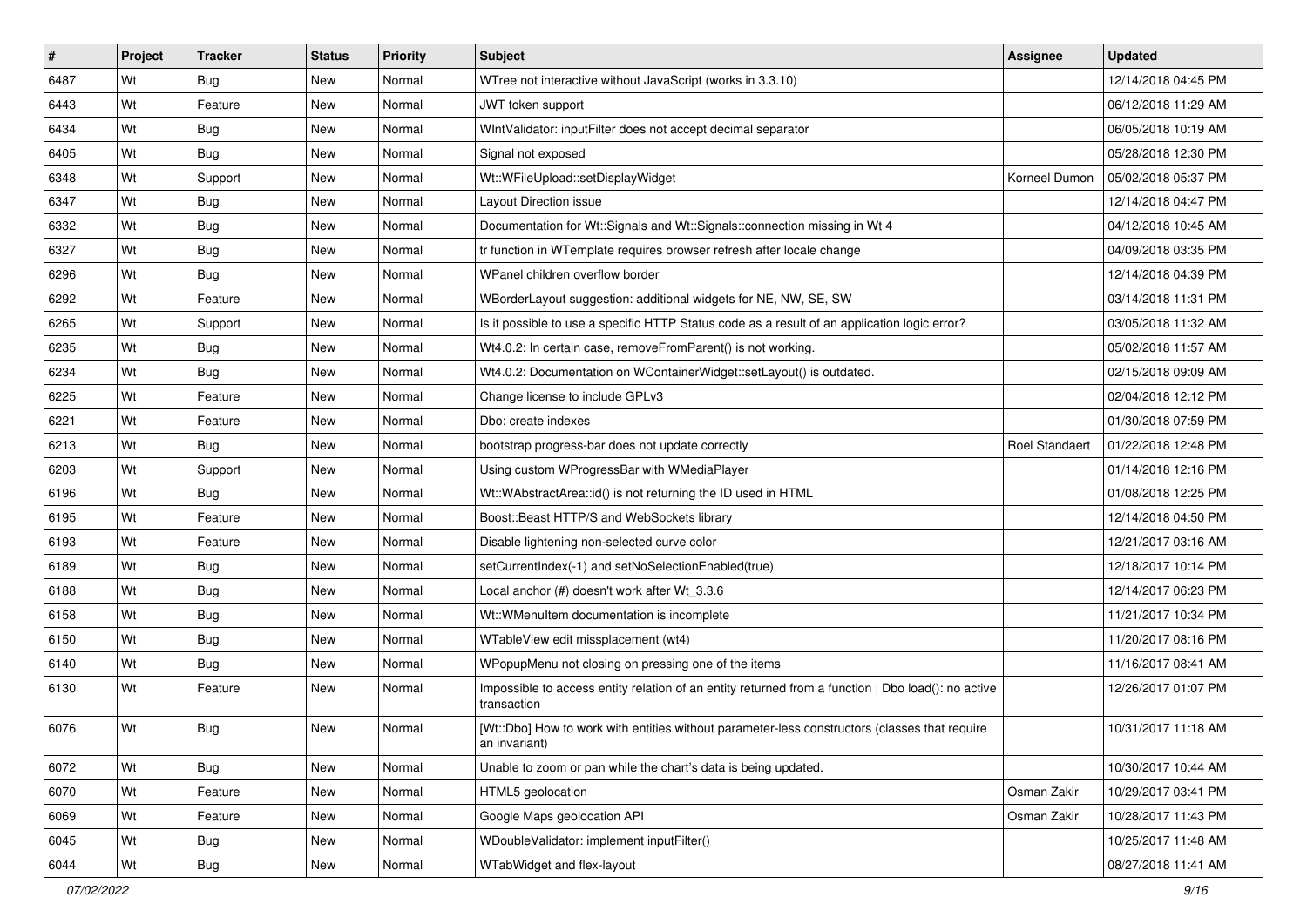| $\sharp$ | Project | <b>Tracker</b> | <b>Status</b> | <b>Priority</b> | Subject                                                                                                               | Assignee                | <b>Updated</b>      |
|----------|---------|----------------|---------------|-----------------|-----------------------------------------------------------------------------------------------------------------------|-------------------------|---------------------|
| 6028     | Wt      | Bug            | <b>New</b>    | Normal          | ItemIsXHTMLText flag in WAbstractChartModel causes crash when chart is rendered                                       | <b>Roel Standaert</b>   | 10/19/2017 08:33 PM |
| 6015     | Wt      | <b>Bug</b>     | New           | Normal          | Oscillation in Chrome at various zoom levels with layouts (WTableView)                                                |                         | 10/17/2017 05:52 PM |
| 6014     | Wt      | Bug            | New           | Normal          | Oscillation in Chrome at various zoom levels with layouts (WPaintedWidget w/Areas)                                    |                         | 10/17/2017 05:04 PM |
| 5963     | Wt      | Support        | <b>New</b>    | Normal          | HTTPS server in wthttpd - Error: failed to select ciphers for cipher list                                             | Wim Dumon               | 10/03/2017 07:40 PM |
| 5962     | Wt      | <b>Bug</b>     | New           | Normal          | Properly support toggling drag enabled/disabled on WAbstractItemView                                                  |                         | 10/02/2017 06:58 PM |
| 5949     | Wt      | Support        | New           | Normal          | WPieChart lables are overlapping                                                                                      |                         | 09/26/2017 12:05 PM |
| 5948     | Wt      | Support        | New           | Normal          | WTreeTable remains loading                                                                                            |                         | 09/26/2017 11:58 AM |
| 5945     | Wt      | <b>Bug</b>     | <b>New</b>    | Normal          | WBoxLayout - WPieChart resizing does not work when nested into a WContainerWidget                                     |                         | 09/25/2017 06:11 PM |
| 5943     | Wt      | Support        | New           | Normal          | Tutorials and Documentation - If possible, please improve                                                             | Osman Zakir             | 09/21/2017 05:42 PM |
| 5915     | Wt      | <b>Bug</b>     | <b>New</b>    | Normal          | Generated javascript causes sometimes Wt internal error - Wt internal error; undefined,<br>description: j7406 is null |                         | 10/12/2018 05:16 PM |
| 5913     | Wt      | Bug            | <b>New</b>    | Normal          | WFileUpload has a bug when placed in a WTemplateFormView                                                              |                         | 09/14/2017 12:08 PM |
| 5903     | Wt      | <b>Bug</b>     | New           | Normal          | Http::Client Racy with abort behaviour                                                                                |                         | 09/01/2017 10:29 PM |
| 5902     | Wt      | <b>Bug</b>     | New           | Normal          | WAxisSliderWidget: Bumping one handler to the edge affects another handler.                                           |                         | 08/31/2017 12:25 PM |
| 5901     | Wt      | <b>Bug</b>     | New           | Normal          | WAxisSliderWidget works incorrectly when the chart is hidden.                                                         |                         | 08/31/2017 12:06 PM |
| 5900     | Wt      | <b>Bug</b>     | <b>New</b>    | Normal          | Context menu disappears in treeview-dragdrop example                                                                  |                         | 08/29/2017 06:01 PM |
| 5892     | Wt      | <b>Bug</b>     | New           | Normal          | wt4 compilation failed with gcc 4.9                                                                                   |                         | 08/31/2017 11:50 AM |
| 5889     | Wt      | Bug            | New           | Normal          | WTreeView loooks bad after data update                                                                                |                         | 09/11/2017 12:40 PM |
| 5888     | Wt      | Support        | New           | Normal          | Wt blog rss-feed suggest wrong subscribe address                                                                      |                         | 08/23/2017 03:16 PM |
| 5882     | Wt      | <b>Bug</b>     | New           | Normal          | WTableView with BootstrapTheme v2 doesn't render all rows (ep.2)                                                      |                         | 08/19/2017 01:07 AM |
| 5881     | Wt      | Bug            | <b>New</b>    | Normal          | --ssl-prefer-server-ciphers option not documented                                                                     |                         | 08/31/2017 01:00 PM |
| 5872     | Wt      | Support        | New           | Normal          | OAuth2 authentication using oauth.wt.exe sample                                                                       |                         | 08/11/2017 11:43 AM |
| 5870     | Wt      | Support        | <b>New</b>    | Normal          | Auth1.C sample doesn't authenticate (3.3.7)                                                                           |                         | 08/10/2017 03:46 PM |
| 5865     | Wt      | Support        | New           | Normal          | Adding and Removing Rules with WCssStyleSheet                                                                         |                         | 08/17/2017 12:30 PM |
| 5829     | Wt      | <b>Bug</b>     | <b>New</b>    | Normal          | WFormModel::FieldMap with "const char*" key                                                                           |                         | 08/31/2017 01:34 PM |
| 5808     | Wt      | <b>Bug</b>     | New           | Normal          | Wt 4.0.0-rc1 examples segfault on Alpine                                                                              |                         | 12/05/2017 04:30 PM |
| 5807     | Wt      | <b>Bug</b>     | New           | Normal          | WMediaPlayer custom time text widgets working                                                                         |                         | 12/23/2019 01:35 PM |
| 5797     | Wt      | <b>Bug</b>     | New           | Normal          | Wt 4: Cannot build Dbo separately                                                                                     |                         | 07/10/2017 01:42 PM |
| 5770     | Wt      | Bug            | New           | Normal          | Error during chart rendering                                                                                          |                         | 06/16/2017 10:47 AM |
| 5768     | Wt      | Feature        | New           | Normal          | CMake: Export Wt package                                                                                              | Konstantin<br>Podsvirov | 09/13/2017 12:07 PM |
| 5765     | Wt      | Bug            | New           | Normal          | WDialog with percentage based initial size is not resizeable by user                                                  |                         | 06/14/2017 04:19 PM |
| 5755     | Wt      | Feature        | New           | Normal          | Google Maps geolocation API                                                                                           | Osman Zakir             | 06/08/2017 02:00 PM |
| 5753     | Wt      | Support        | New           | Normal          | img tag problem in XHTMLUnsafeText                                                                                    |                         | 06/08/2017 12:40 AM |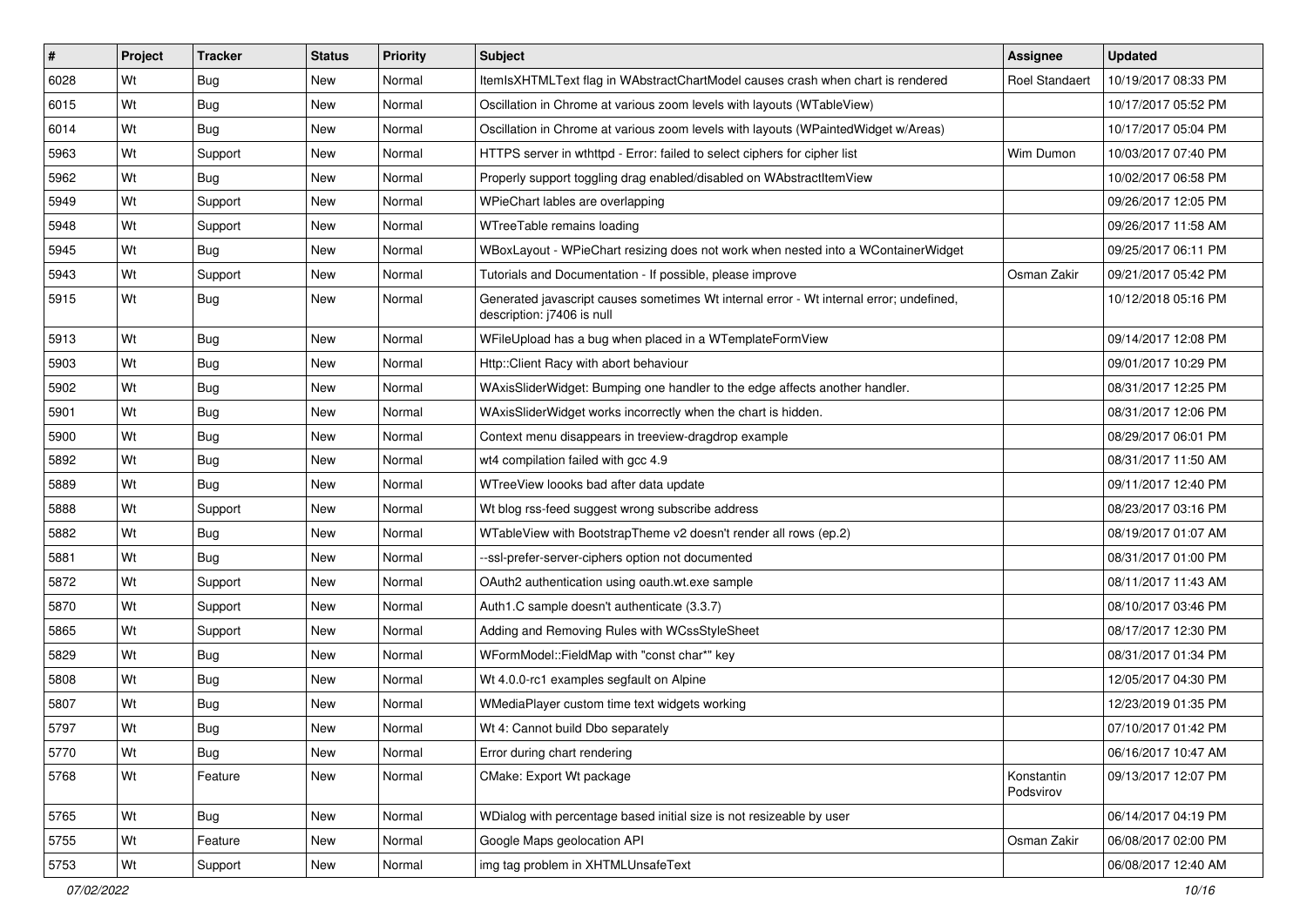| $\sharp$ | Project | <b>Tracker</b> | <b>Status</b> | <b>Priority</b> | <b>Subject</b>                                                                                                                            | Assignee       | <b>Updated</b>      |
|----------|---------|----------------|---------------|-----------------|-------------------------------------------------------------------------------------------------------------------------------------------|----------------|---------------------|
| 5748     | Wt      | Feature        | New           | Normal          | Update wthttpd section in Features page on Wt website                                                                                     |                | 06/06/2017 01:39 PM |
| 5747     | Wt      | Feature        | <b>New</b>    | Normal          | Advertise WResouce and Http::Request::pathInfo()                                                                                          |                | 06/06/2017 11:48 AM |
| 5746     | Wt      | Feature        | New           | Normal          | Add a configuration option for wthttpd to set expiration duratio                                                                          |                | 06/05/2017 10:58 AM |
| 5714     | Wt      | Feature        | New           | Normal          | Support for running the server in the main thread only                                                                                    |                | 05/19/2017 10:13 AM |
| 5685     | Wt      | Feature        | New           | Normal          | Add a Logo to the navigation bar                                                                                                          |                | 04/28/2017 12:28 PM |
| 5674     | Wt      | Feature        | New           | Normal          | Multiple series for WAxisSliderWidget.                                                                                                    |                | 04/24/2017 12:53 PM |
| 5657     | Wt      | Feature        | <b>New</b>    | Normal          | HTTP client requests with futures or something similar?                                                                                   |                | 04/14/2017 05:46 PM |
| 5649     | Wt      | Feature        | New           | Normal          | Add an API to WIOService to cancel scheduled tasks                                                                                        | Roel Standaert | 04/11/2017 01:26 PM |
| 5643     | Wt      | Feature        | <b>New</b>    | Normal          | Consider suppressing some VC++ warnings to have a cleaner build output                                                                    | Wim Dumon      | 04/07/2017 06:10 PM |
| 5640     | Wt      | Feature        | <b>New</b>    | Normal          | Add methods to contruct WSslCertificate from a file or data in memory                                                                     |                | 04/04/2017 04:41 PM |
| 5637     | Wt      | <b>Bug</b>     | New           | Normal          | Using Wt::Dbo cause MySQL prepared statement leak                                                                                         |                | 03/31/2017 06:34 PM |
| 5624     | Wt      | Bug            | New           | Normal          | WApplication::bind() documentation is misleading about WServer::post()                                                                    |                | 03/26/2017 12:49 PM |
| 5622     | Wt      | <b>Bug</b>     | New           | Normal          | WPainter draws ellipses as 360 degree arcs, which is not the same                                                                         |                | 03/24/2017 03:30 PM |
| 5618     | Wt      | Feature        | <b>New</b>    | Normal          | Multirow features in Wt Tableview                                                                                                         | Koen Deforche  | 03/23/2017 03:11 AM |
| 5604     | Wt      | Feature        | New           | Normal          | Document undocumented WServer member functions                                                                                            |                | 03/26/2017 12:04 PM |
| 5587     | Wt      | Feature        | New           | Normal          | WCartesianChart should honor WAxis::titleOffset() if specified                                                                            |                | 03/08/2017 05:02 PM |
| 5585     | Wt      | Bug            | New           | Normal          | PayPal description is not showing                                                                                                         | Koen Deforche  | 03/06/2017 08:21 PM |
| 5584     | Wt      | <b>Bug</b>     | New           | Normal          | Wt::Http::Client abort() documentation incomplete                                                                                         |                | 03/03/2017 12:24 PM |
| 5551     | Wt      | Bug            | New           | Normal          | WResource doesn't receive http patch / Wt::Http::Client doesn't support sending patch                                                     |                | 02/12/2017 11:13 PM |
| 5544     | Wt      | Feature        | <b>New</b>    | Normal          | Real-time telemetry plots                                                                                                                 |                | 02/23/2017 11:05 AM |
| 5494     | Wt      | Support        | New           | Normal          | Binary size doubled with recent version of Wt                                                                                             |                | 01/19/2017 05:06 PM |
| 5411     | Wt      | Support        | <b>New</b>    | Normal          | Using the Wt::WColor::fromHSL and toHSL.                                                                                                  |                | 11/08/2016 03:05 PM |
| 5402     | Wt      | Feature        | <b>New</b>    | Normal          | Wt::Dbo support for PostgresSQL NOTIFY/LISTEN                                                                                             |                | 11/06/2016 06:13 PM |
| 5400     | Wt      | Feature        | New           | Normal          | Wt::Dbo::backend::Mysqlconnection secured connection using SSL/TLS to a MySql server                                                      |                | 11/04/2016 02:23 PM |
| 5353     | Wt      | Bug            | New           | Normal          | Widget Gallery "Integration example" has some issues with validation                                                                      |                | 10/20/2016 07:46 PM |
| 5350     | Wt      | <b>Bug</b>     | New           | Normal          | boost 1.62 and exception: Error (asio): set_option: Bad file descriptor                                                                   |                | 10/18/2016 11:55 AM |
| 5341     | Wt      | Support        | New           | Normal          | <b>WTableCell focus lost</b>                                                                                                              |                | 10/13/2016 07:06 PM |
| 5338     | Wt      | <b>Bug</b>     | New           | Normal          | GoogleMap usage without Internet connection                                                                                               |                | 10/13/2016 12:21 PM |
| 5324     | Wt      | Bug            | New           | Normal          | Win32 binary releases: include .lib files for openssl                                                                                     | Wim Dumon      | 10/06/2016 12:56 AM |
| 5307     | Wt      | Feature        | New           | Normal          | Possibility of setting a different thread_pool count for main process and session processes, or<br>detect if I'm a session process or not |                | 09/29/2016 04:55 PM |
| 5298     | Wt      | <b>Bug</b>     | New           | Normal          | WGoogleMap does not use google_api_key where needed                                                                                       |                | 09/29/2016 12:01 AM |
| 5265     | Wt      | <b>Bug</b>     | New           | Normal          | A WMessageBox with Fade animation can fail to hide when dismissed while animating-in.                                                     |                | 09/19/2016 09:24 PM |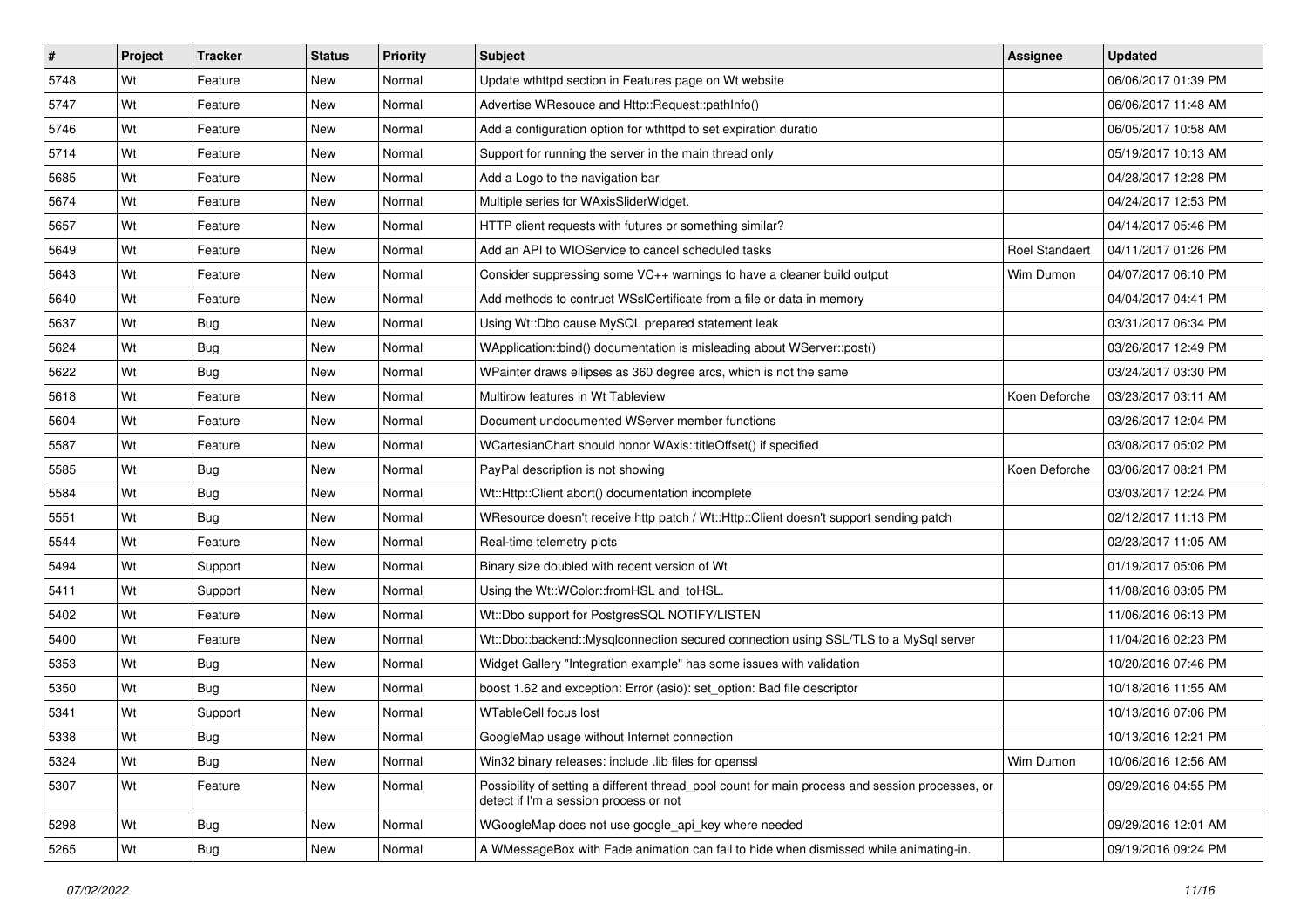| #    | Project | <b>Tracker</b> | <b>Status</b> | <b>Priority</b> | Subject                                                                                         | <b>Assignee</b>       | <b>Updated</b>      |
|------|---------|----------------|---------------|-----------------|-------------------------------------------------------------------------------------------------|-----------------------|---------------------|
| 5264 | Wt      | Feature        | New           | Normal          | Usage of Wt::WString::trn() throughout the Wt library                                           |                       | 09/16/2016 03:49 PM |
| 5256 | Wt      | <b>Bug</b>     | New           | Normal          | Linking errors with Pre-built binaries for Visual Studio                                        | Wim Dumon             | 09/09/2016 05:46 PM |
| 5238 | Wt      | Support        | New           | Normal          | Wt Reference                                                                                    |                       | 09/05/2016 11:42 PM |
| 5234 | Wt      | <b>Bug</b>     | <b>New</b>    | Normal          | [wt-3.3.6] TreeView & WSortFilterProxyModel                                                     |                       | 09/02/2016 05:10 PM |
| 5230 | Wt      | Feature        | New           | Normal          | WFileUpload cancel()                                                                            |                       | 03/02/2017 02:59 PM |
| 5227 | Wt      | Bug            | New           | Normal          | Websocket connection failures cause excessive retries                                           |                       | 02/27/2017 11:37 PM |
| 5226 | Wt      | Support        | New           | Normal          | Navigation Bar with Bootstrap                                                                   | Diego Nóbrega         | 08/30/2016 12:36 PM |
| 5223 | Wt      | Feature        | New           | Normal          | WTableView: Set maximum amount of rendered rows instead of height                               |                       | 02/15/2017 03:35 AM |
| 5222 | Wt      | <b>Bug</b>     | New           | Normal          | WPopupMenu does not open anymore                                                                |                       | 08/23/2016 11:10 AM |
| 5221 | Wt      | Bug            | New           | Normal          | Draggable list                                                                                  |                       | 08/22/2016 05:04 PM |
| 5166 | Wt      | Support        | New           | Normal          | InternalPathChanges                                                                             |                       | 08/04/2016 03:44 PM |
| 5140 | Wt      | <b>Bug</b>     | New           | Normal          | Binaries of WPdfRenderer on 3.3.6                                                               |                       | 07/28/2016 12:53 PM |
| 5133 | Wt      | Bug            | New           | Normal          | Dbo tutorial                                                                                    |                       | 07/27/2016 05:18 PM |
| 4991 | Wt      | Feature        | New           | Normal          | <b>Reset URL Parameters</b>                                                                     |                       | 06/22/2016 05:05 PM |
| 4981 | Wt      | Support        | New           | Normal          | WTreeView + multiline items                                                                     | <b>Roel Standaert</b> | 02/21/2018 04:37 PM |
| 4925 | Wt      | Feature        | New           | Normal          | WTreeView setAlternatingRowColors                                                               | Koen Deforche         | 05/20/2016 10:56 AM |
| 4909 | Wt      | Feature        | <b>New</b>    | Normal          | CanvasPainter needs a 'clearRect()' method                                                      |                       | 05/12/2016 02:22 PM |
| 4904 | Wt      | Feature        | New           | Normal          | Get Browser Windowsize                                                                          |                       | 10/05/2019 02:30 PM |
| 4838 | Wt      | Support        | New           | Normal          | Supports browsers                                                                               |                       | 03/31/2016 11:09 PM |
| 4780 | Wt      | Feature        | <b>New</b>    | Normal          | Querying Dbo::weak_ptr flushes dirty objects (specific logic)                                   |                       | 02/29/2016 06:28 PM |
| 4755 | Wt      | Support        | New           | Normal          | Problem with CMake find the correct libraries when cross compiling Wt                           |                       | 02/18/2016 05:52 PM |
| 4700 | Wt      | Feature        | New           | Normal          | Some suggestions for WTemplateFormView and WFormModel                                           |                       | 01/26/2016 03:54 PM |
| 4658 | Wt      | Feature        | <b>New</b>    | Normal          | Layout managers: support CSS flexbox as implementation                                          |                       | 01/12/2016 11:33 AM |
| 4642 | Wt      | <b>Bug</b>     | New           | Normal          | WAnimation doesn't work in WPopupMenu                                                           |                       | 12/29/2015 05:54 AM |
| 4630 | Wt      | Feature        | New           | Normal          | Custom foreign key names                                                                        |                       | 12/18/2015 02:05 PM |
| 4592 | Wt      | Bug            | <b>New</b>    | Normal          | The Bat email client shows corrupted subject of a message sent by Wt::Mail::Client              |                       | 01/11/2016 06:28 PM |
| 4585 | Wt      | Feature        | New           | Normal          | Dbo reentrant queries                                                                           |                       | 11/23/2015 07:24 PM |
| 4570 | Wt      | <b>Bug</b>     | New           | Normal          | RTL support for WNavigationBar (and WMenu)                                                      |                       | 11/16/2015 06:44 AM |
| 4566 | Wt      | Feature        | New           | Normal          | Support for data caching in WTableView/WAbstractItemModel                                       |                       | 11/12/2015 05:23 PM |
| 4562 | Wt      | Feature        | New           | Normal          | blurred/focus signal exposed in WWidget                                                         |                       | 11/11/2015 09:51 AM |
| 4559 | Wt      | Feature        | New           | Normal          | Add standard/default/centralized print media css style sheet layout link to all generated pages |                       | 11/10/2015 04:20 PM |
| 4553 | Wt      | <b>Bug</b>     | New           | Normal          | Wt segfault in WMessageResources::hibernate()                                                   |                       | 11/06/2015 12:18 PM |
| 4540 | Wt      | Feature        | New           | Normal          | Wt 3.3.5 Release dates                                                                          |                       | 11/04/2015 02:45 AM |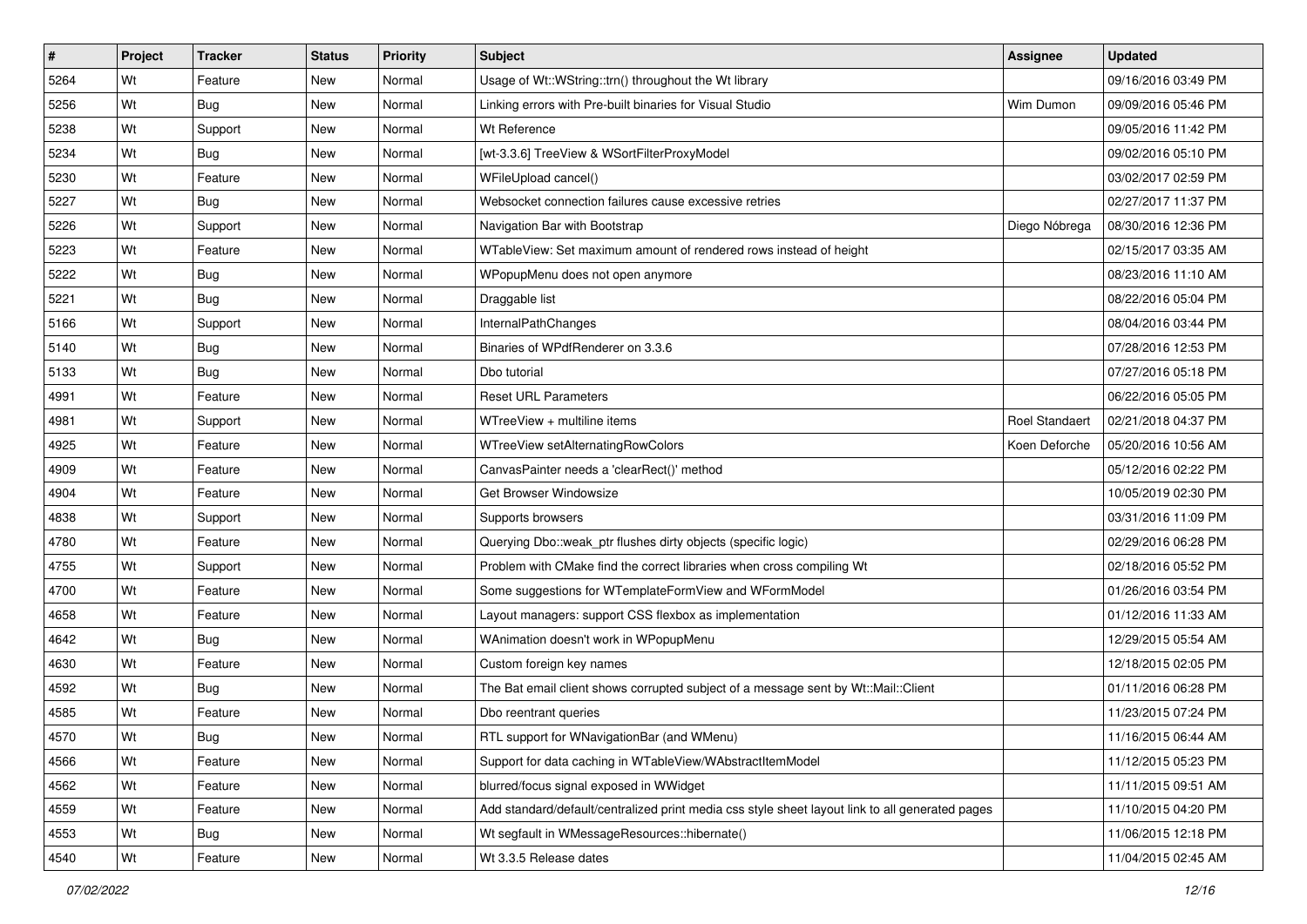| $\sharp$ | Project | <b>Tracker</b> | <b>Status</b> | <b>Priority</b> | <b>Subject</b>                                                                                | Assignee      | <b>Updated</b>      |
|----------|---------|----------------|---------------|-----------------|-----------------------------------------------------------------------------------------------|---------------|---------------------|
| 4497     | Wt      | Bug            | New           | Normal          | JSlot interference by Wt::Auth?                                                               |               | 10/07/2015 10:00 AM |
| 4496     | Wt      | Feature        | <b>New</b>    | Normal          | Add support for HTML5 local storage                                                           |               | 10/06/2015 10:29 AM |
| 4486     | Wt      | Feature        | New           | Normal          | Caroussel                                                                                     |               | 09/17/2015 08:57 PM |
| 4382     | Wt      | Feature        | New           | Normal          | Error bars for charts                                                                         |               | 08/06/2015 03:49 PM |
| 4360     | Wt      | Feature        | <b>New</b>    | Normal          | Make configurable RESIZE_HANDLE_MARGIN                                                        |               | 07/29/2015 03:40 AM |
| 4359     | Wt      | Bug            | New           | Normal          | WCartesianChart with axes at ZeroValue positioned incorrectly on interactive horizontal chart |               | 07/29/2015 03:16 AM |
| 4315     | Wt      | Support        | <b>New</b>    | Normal          | Browser zoom factor                                                                           |               | 07/13/2015 11:04 AM |
| 4314     | Wt      | Bug            | New           | Normal          | FindWt.cmake doesn't respect the REQUIRED flag, although it already has code to handle it.    |               | 07/11/2015 02:16 PM |
| 4313     | Wt      | <b>Bug</b>     | <b>New</b>    | Normal          | cmake build doesn't allow to use standard CMAKE PREFIX PATH                                   |               | 07/11/2015 02:14 PM |
| 4307     | Wt      | Bug            | New           | Normal          | WTableView setRowHeaderCount() and event handling                                             |               | 07/10/2015 09:37 AM |
| 4293     | Wt      | Bug            | New           | Normal          | Resize a WText "iframe" widget into a WGridLayout is inaccurate                               |               | 07/07/2015 01:32 PM |
| 4128     | Wt      | Bug            | New           | Normal          | WTabWidget and javascript.void(0)                                                             |               | 06/01/2015 10:16 AM |
| 4043     | Wt      | Feature        | New           | Normal          | WAbstractItemModel lacks takeHeaderItem method                                                |               | 09/07/2015 04:32 PM |
| 3969     | Wt      | Bug            | New           | Normal          | Internal error when browsing Wt site                                                          |               | 04/08/2015 10:06 PM |
| 3954     | Wt      | Support        | New           | Normal          | <b>WLogger Scope</b>                                                                          |               | 04/09/2015 04:36 PM |
| 3937     | Wt      | Feature        | New           | Normal          | Consider starting the development of a scene graph library like Qt3D                          |               | 08/26/2015 11:45 AM |
| 3932     | Wt      | Bug            | New           | Normal          | Attribute position not modifiable for WDialog                                                 |               | 03/30/2015 08:27 PM |
| 3910     | Wt      | Feature        | New           | Normal          | Windows binaries for MinGW                                                                    |               | 04/18/2017 11:45 AM |
| 3889     | Wt      | Feature        | New           | Normal          | WMenu Function to set contents stack widget                                                   |               | 03/12/2015 02:44 PM |
| 3887     | Wt      | Feature        | <b>New</b>    | Normal          | Parallel JS require() downloading                                                             |               | 03/12/2015 10:49 AM |
| 3884     | Wt      | Bug            | New           | Normal          | server-side PNG and UTF-8                                                                     | Wim Dumon     | 03/09/2015 07:20 PM |
| 3876     | Wt      | Feature        | <b>New</b>    | Normal          | WGridLayout add methods to hide rows and/or columns?                                          |               | 03/05/2015 11:06 AM |
| 3824     | Wt      | Bug            | New           | Normal          | Potential race in WMessageResourceBundle with WServer::setLocalizedStrings                    |               | 03/06/2015 01:56 PM |
| 3808     | Wt      | Feature        | New           | Normal          | Wt:Dbo queries which return collections have restrictions which are difficult for newcomers   |               | 02/20/2015 05:33 AM |
| 3738     | Wt      | <b>Bug</b>     | New           | Normal          | Wt fails to compile WIOService with Cygwin                                                    | Wim Dumon     | 03/02/2015 11:41 AM |
| 3723     | Wt      | Feature        | New           | Normal          | Adding inline WCssStyleSheet using WApplication::useStyleSheet()                              |               | 01/09/2015 05:48 PM |
| 3715     | Wt      | <b>Bug</b>     | New           | Normal          | Your browser does not support WebGL                                                           |               | 01/05/2015 03:42 PM |
| 3714     | Wt      | <b>Bug</b>     | New           | Normal          | Click on checkbox is only emitted when clicking on the text                                   | Koen Deforche | 12/29/2014 03:57 PM |
| 3712     | Wt      | Feature        | New           | Normal          | Persian, Hijri, and Gregorian Calendars                                                       |               | 12/29/2014 09:16 AM |
| 3691     | Wt      | Feature        | New           | Normal          | open nonmodal dialog as new browser window                                                    |               | 02/17/2015 12:02 AM |
| 3668     | Wt      | <b>Bug</b>     | New           | Normal          | Compilation with -DWT_HAVE_GNU_REGEX needs some patches                                       | Koen Deforche | 02/16/2015 01:45 PM |
| 3663     | Wt      | Feature        | New           | Normal          | Position of WScrollBar                                                                        |               | 11/12/2014 04:06 PM |
| 3647     | Wt      | Bug            | New           | Normal          | refresh after setLocale is partial.                                                           |               | 11/05/2014 03:14 PM |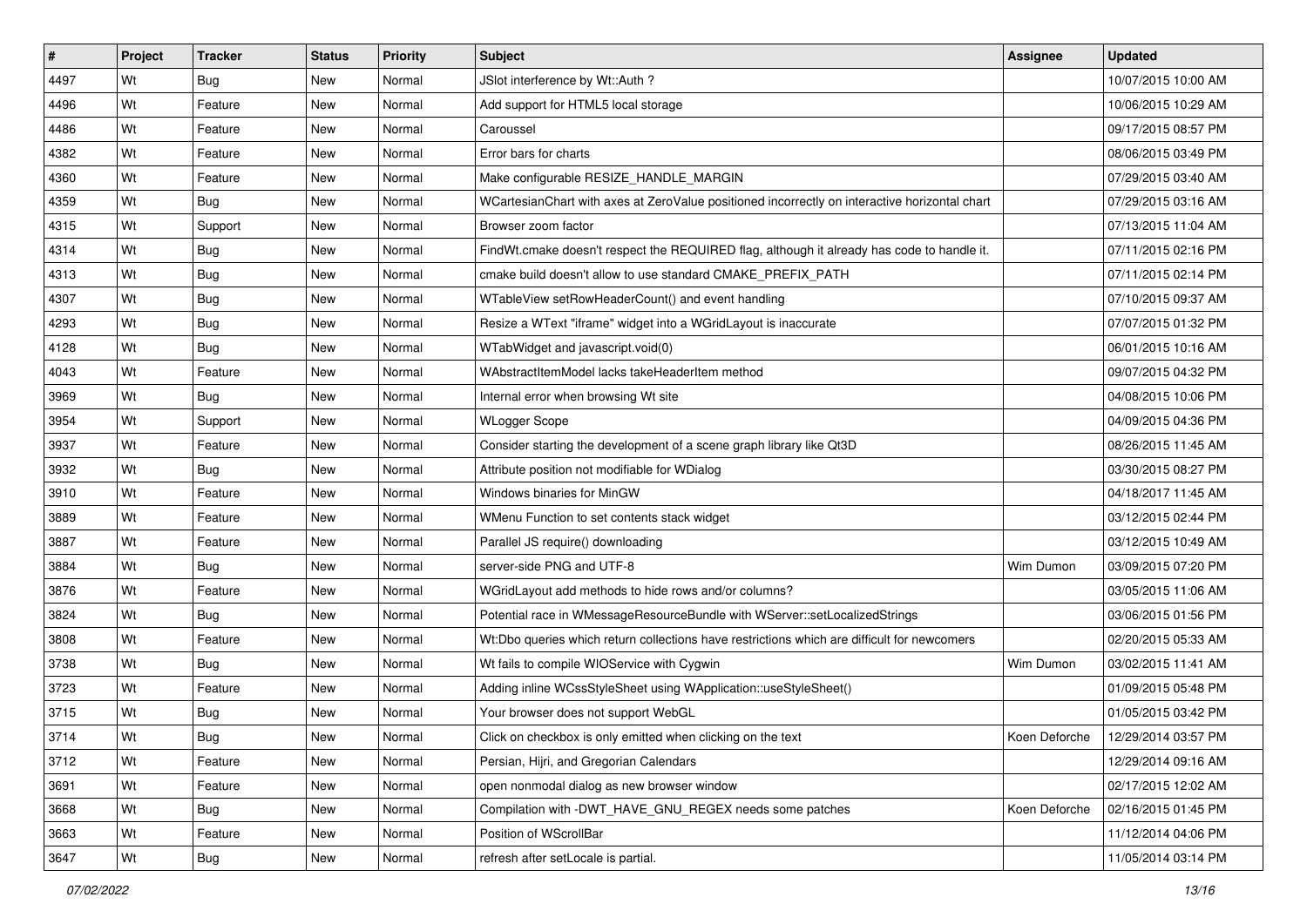| #    | Project | <b>Tracker</b> | <b>Status</b> | <b>Priority</b> | <b>Subject</b>                                                                    | <b>Assignee</b> | <b>Updated</b>      |
|------|---------|----------------|---------------|-----------------|-----------------------------------------------------------------------------------|-----------------|---------------------|
| 3645 | Wt      | Support        | New           | Normal          | i want to compile wt, and use wtdbomysql, but an error occurred                   | Wim Dumon       | 11/05/2014 10:52 AM |
| 3547 | Wt      | Bug            | <b>New</b>    | Normal          | Double Clicking the Navbar Toggle Button Causes Menu Toggle to Fail               | Wim Dumon       | 08/26/2014 09:44 PM |
| 3546 | Wt      | Feature        | New           | Normal          | Multiple windows/tabs to one session                                              |                 | 08/26/2014 07:33 PM |
| 3532 | Wt      | Feature        | New           | Normal          | WTree keyboard focus                                                              |                 | 08/19/2014 03:45 AM |
| 3455 | Wt      | Feature        | New           | Normal          | Wt::Auth : implement an invite-based registration model                           |                 | 07/10/2014 03:21 PM |
| 3404 | Wt      | Feature        | New           | Normal          | docRoot per URL                                                                   |                 | 07/03/2014 06:51 AM |
| 3382 | Wt      | Feature        | New           | Normal          | WApplication::oldInternalPath()                                                   |                 | 11/24/2015 10:29 PM |
| 3381 | Wt      | Feature        | New           | Normal          | client's locale is not respected in static WResource                              |                 | 03/06/2015 01:56 PM |
| 3375 | Wt      | Feature        | New           | Normal          | Config entry for spawning new processes when old ones crash                       |                 | 06/24/2014 07:08 PM |
| 3265 | Wt      | Bug            | <b>New</b>    | Normal          | Incorrect deployPath detection when url contains cyrillic symbols under nginx     |                 | 06/05/2014 03:37 PM |
| 3257 | Wt      | Feature        | New           | Normal          | Drag enter and drag leave events                                                  |                 | 06/04/2014 11:55 AM |
| 3253 | Wt      | Bug            | New           | Normal          | Problem with setting WDialog initial position                                     |                 | 06/03/2014 02:42 PM |
| 3249 | Wt      | Bug            | New           | Normal          | Ctrl+Click on Mac trackpad not interpreted as Right Click                         |                 | 06/02/2014 09:51 PM |
| 3244 | Wt      | Bug            | New           | Normal          | Add example using Twitter Bootstrap 3 grid layout                                 | Korneel Dumon   | 06/04/2014 07:53 PM |
| 3028 | Wt      | Support        | <b>New</b>    | Normal          | Auth to website                                                                   |                 | 04/29/2014 03:09 PM |
| 3019 | Wt      | Feature        | New           | Normal          | Ability to add leading zeroes to a WSpinBox                                       |                 | 04/28/2014 01:32 PM |
| 2911 | Wt      | Feature        | <b>New</b>    | Normal          | WModelIndex::data() and WStandardItem::data() have different default arguments    |                 | 04/06/2014 09:51 PM |
| 2896 | Wt      | Bug            | New           | Normal          | Delete the pointer for WFileResource after download finish                        | Wim Dumon       | 05/27/2014 04:29 PM |
| 2893 | Wt      | Feature        | New           | Normal          | Avoid using the wt config.xml to configure logging with WTestEnvironment          |                 | 03/31/2014 09:12 PM |
| 2886 | Wt      | Bug            | New           | Normal          | WFileUpload progress bar doesn't work in FastCGI app                              |                 | 04/02/2014 04:21 PM |
| 2880 | Wt      | Feature        | New           | Normal          | [EXAMPLES] Group auth/login examples                                              |                 | 03/28/2014 10:44 PM |
| 2848 | Wt      | Bug            | <b>New</b>    | Normal          | How to build the examples of WT installed through package manager in Ubuntu 13.10 |                 | 03/24/2014 12:38 PM |
| 2838 | Wt      | Support        | <b>New</b>    | Normal          | <b>Editing Email Content</b>                                                      |                 | 03/21/2014 06:55 PM |
| 2832 | Wt      | Feature        | New           | Normal          | [WServer] Provid Functionality for URL to Filesystem Alias                        |                 | 03/20/2014 05:30 PM |
| 2808 | Wt      | Feature        | New           | Normal          | New signal implementation                                                         |                 | 03/13/2014 12:44 PM |
| 2804 | Wt      | Bug            | New           | Normal          | Consistently ignore default Locale, and format using WLocale                      |                 | 04/01/2014 04:14 PM |
| 2794 | Wt      | Feature        | New           | Normal          | [PROJECT] Create Guidelines Subjecting Namespaces                                 |                 | 03/11/2014 02:49 AM |
| 2773 | Wt      | Feature        | New           | Normal          | WServer default configuration                                                     |                 | 03/07/2014 12:48 AM |
| 2763 | Wt      | Bug            | New           | Normal          | Slow Perfomance on InternetExplorer8 caused by getCssRule                         |                 | 03/06/2014 06:12 PM |
| 2758 | Wt      | Feature        | New           | Normal          | Add support for onpaste event                                                     | Anonymous       | 04/01/2014 04:21 PM |
| 2757 | Wt      | Bug            | New           | Normal          | XML config resourcesURL "/myres" does not include port (FastCGI)                  |                 | 03/05/2014 03:41 PM |
| 2754 | Wt      | Feature        | New           | Normal          | WServer.addApplication()                                                          |                 | 03/11/2014 11:26 AM |
| 2753 | Wt      | Feature        | New           | Normal          | Add an option to make jQuery and Wt javascript library cacheable on the client    |                 | 03/04/2014 08:18 PM |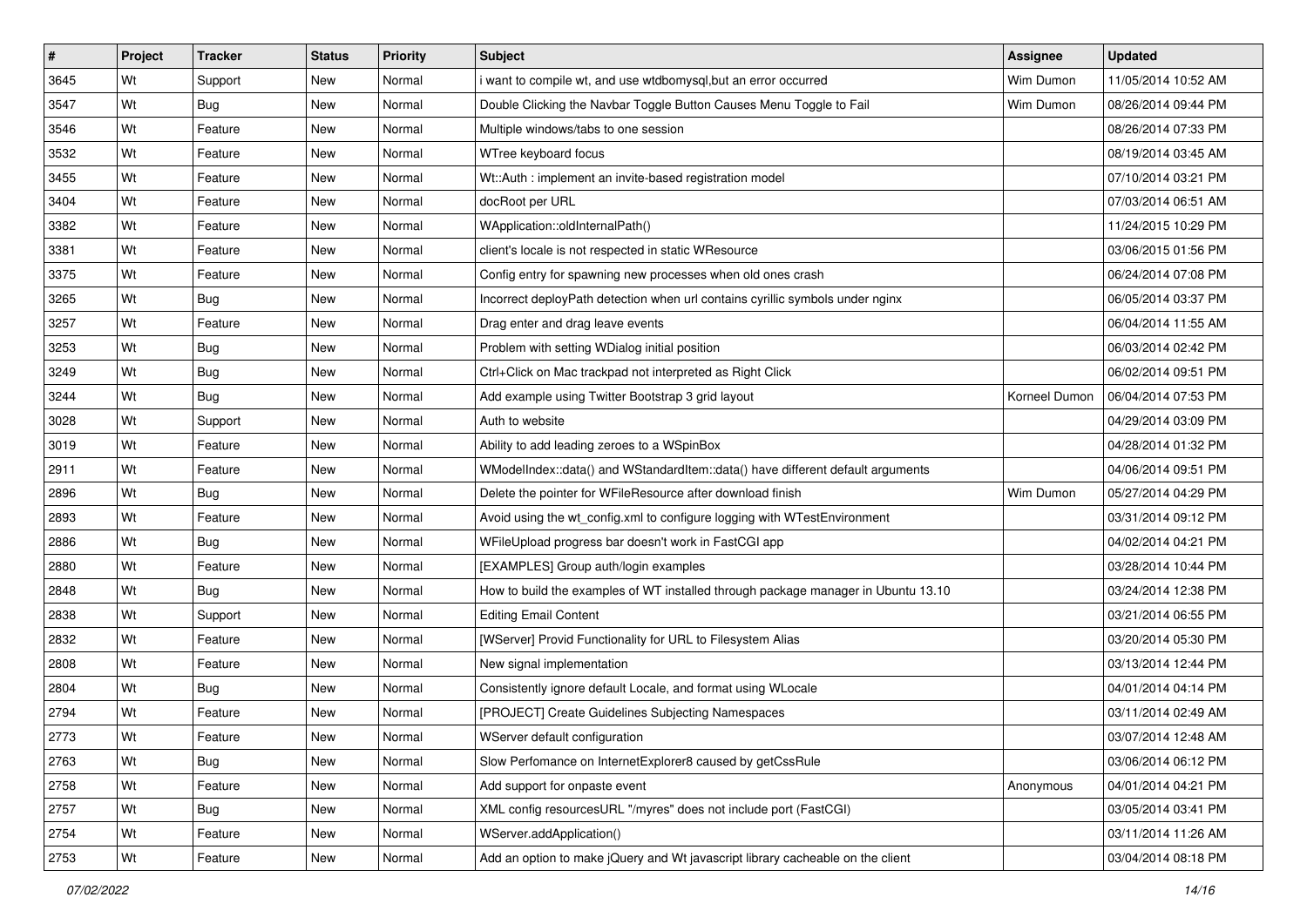| #    | Project | <b>Tracker</b> | <b>Status</b> | <b>Priority</b> | <b>Subject</b>                                                        | Assignee      | <b>Updated</b>      |
|------|---------|----------------|---------------|-----------------|-----------------------------------------------------------------------|---------------|---------------------|
| 2749 | Wt      | Feature        | New           | Normal          | Navigation Bar and associated vertical menus stylishing               |               | 03/02/2014 09:44 PM |
| 2746 | Wt      | Bug            | <b>New</b>    | Normal          | WTagCloud                                                             | Wim Dumon     | 03/10/2014 06:49 PM |
| 2715 | Wt      | Feature        | New           | Normal          | [PROJECT] Issues should have Categories                               |               | 03/21/2014 12:09 PM |
| 2698 | Wt      | Feature        | New           | Normal          | WNavigationBar polished team support                                  | Koen Deforche | 04/01/2014 04:21 PM |
| 2677 | Wt      | Bug            | New           | Normal          | Handgman: handle concurrent modification exception                    |               | 02/14/2014 05:11 PM |
| 2656 | Wt      | Support        | New           | Normal          | New User Examples                                                     |               | 02/11/2014 06:45 PM |
| 2652 | Wt      | Bug            | New           | Normal          | wrong layout for initially disabled radio-buttons                     | Koen Deforche | 02/10/2014 11:54 AM |
| 2633 | Wt      | <b>Bug</b>     | New           | Normal          | Invalid background images urls when the '--deploy-path' param is used |               | 02/05/2014 05:05 PM |
| 2621 | Wt      | Feature        | <b>New</b>    | Normal          | Add layout manager support to WTemplate.                              |               | 01/30/2014 11:51 AM |
| 2587 | Wt      | Support        | <b>New</b>    | Normal          | Running Wt with windows without Visual Studio                         |               | 01/22/2014 01:40 PM |
| 2570 | Wt      | <b>Bug</b>     | New           | Normal          | Wt::Dbo please add default values                                     |               | 01/17/2014 03:27 PM |
| 2548 | Wt      | Support        | New           | Normal          | Moveable widgets                                                      |               | 01/13/2014 03:07 PM |
| 2542 | Wt      | Feature        | New           | Normal          | ServerSignal utility                                                  |               | 01/09/2014 03:50 AM |
| 2536 | Wt      | Support        | New           | Normal          | External CSS file not taking effect when deployed with fcgi           |               | 01/12/2014 03:29 PM |
| 2523 | Wt      | Feature        | <b>New</b>    | Normal          | MySql Connection Pool - terminated                                    |               | 12/30/2013 07:17 PM |
| 2420 | Wt      | Feature        | New           | Normal          | WPaintedWidget, WGLWidget: more flexible rendering options            |               | 11/15/2013 10:33 AM |
| 2419 | Wt      | Feature        | <b>New</b>    | Normal          | Implement SCGI connector                                              |               | 11/15/2013 10:22 AM |
| 2393 | Wt      | Bug            | New           | Normal          | Free function miss #include file directive documentation              |               | 11/05/2013 11:48 AM |
| 2389 | Wt      | Feature        | New           | Normal          | Dojo Toolkit compatibiliti                                            |               | 10/31/2013 07:02 PM |
| 2355 | Wt      | Bug            | New           | Normal          | problem in update button                                              |               | 10/23/2013 07:52 PM |
| 2352 | Wt      | <b>Bug</b>     | New           | Normal          | WTableView, WTreeView large model support                             |               | 10/22/2013 09:26 AM |
| 2334 | Wt      | Support        | New           | Normal          | Wt::Auth and Active directory                                         |               | 10/21/2013 01:16 AM |
| 2321 | Wt      | Bug            | <b>New</b>    | Normal          | removing WStackedWidget and re-adding it later goes wrong             |               | 10/16/2013 05:51 PM |
| 2320 | Wt      | Feature        | New           | Normal          | WAbstractArea add API calls to support dom node changes               |               | 10/16/2013 10:33 AM |
| 2305 | Wt      | Feature        | New           | Normal          | Qt3D                                                                  | Wim Dumon     | 11/11/2014 05:25 PM |
| 2287 | Wt      | Feature        | <b>New</b>    | Normal          | Option to to have the header of WTabWidget at the bottom.             |               | 10/04/2013 11:40 PM |
| 2252 | Wt      | <b>Bug</b>     | New           | Normal          | WTreeView drag operation not working with boostrap theme              |               | 10/01/2013 10:49 AM |
| 2248 | Wt      | Feature        | New           | Normal          | add to wthttpd to support dedicated-process                           |               | 09/23/2013 08:35 PM |
| 2247 | Wt      | Support        | New           | Normal          | <b>CSS</b>                                                            | Anonymous     | 09/23/2013 03:44 PM |
| 2240 | Wt      | Feature        | New           | Normal          | Adding a 'Wt::ItemFlag::ItemIsHidden' flag                            |               | 09/20/2013 02:15 PM |
| 2235 | Wt      | Bug            | New           | Normal          | Minify and Compress css                                               |               | 09/18/2013 07:45 PM |
| 2234 | Wt      | Feature        | New           | Normal          | add property to set expiry date or maximum age                        |               | 09/18/2013 07:43 PM |
| 2216 | Wt      | Feature        | New           | Normal          | worm as a tool for Wt                                                 |               | 09/16/2013 04:54 PM |